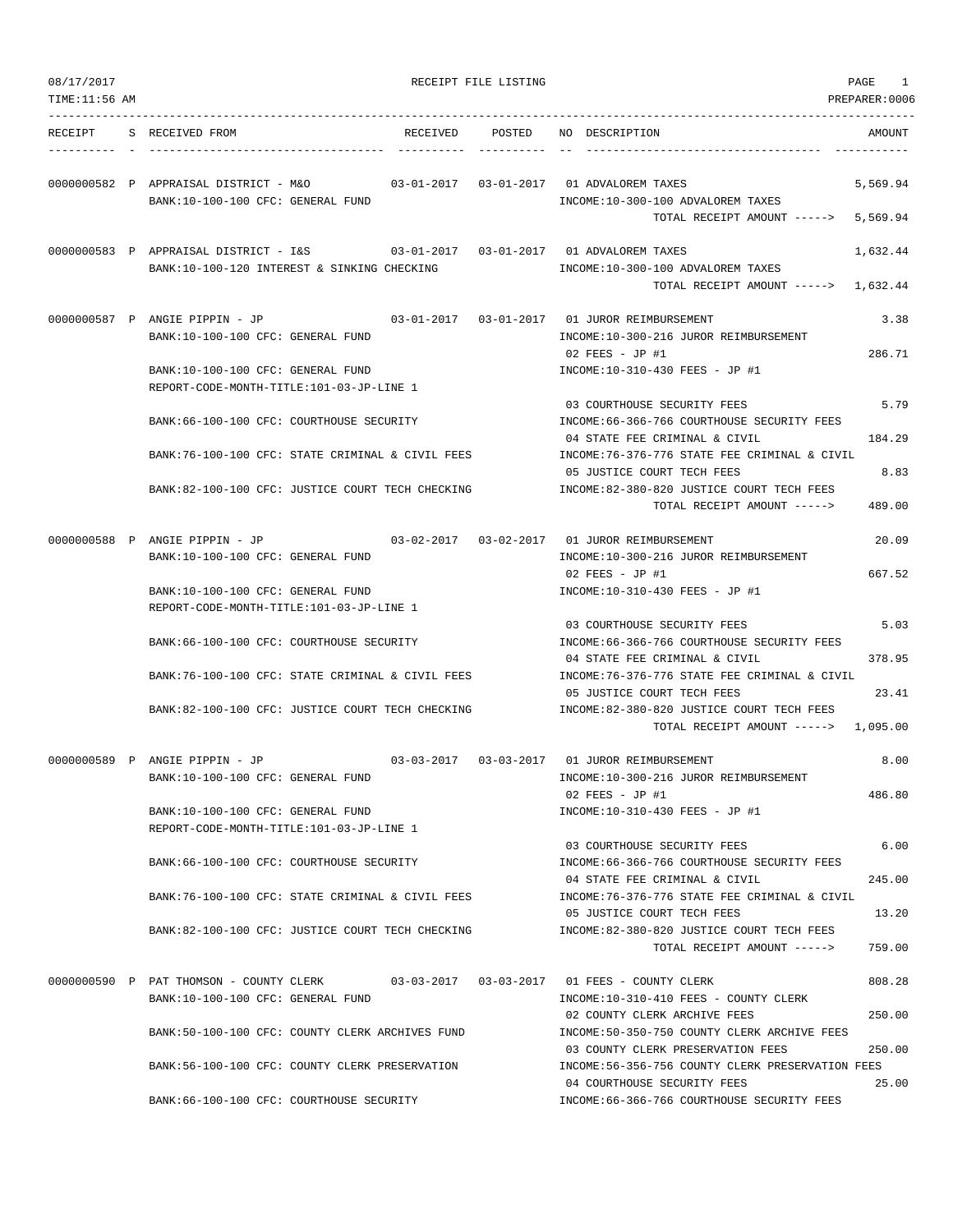| 08/17/2017 | RECEIPT FILE LISTING | PAGE |
|------------|----------------------|------|
|------------|----------------------|------|

| TIME:11:56 AM             |                                                                                                |        |                                                                               | PREPARER:0006 |
|---------------------------|------------------------------------------------------------------------------------------------|--------|-------------------------------------------------------------------------------|---------------|
| RECEIPT                   | S RECEIVED FROM<br>RECEIVED                                                                    | POSTED | NO DESCRIPTION<br>------------------------------------                        | AMOUNT        |
| --------- -<br>0000000590 | Continued                                                                                      |        | 05 PRESERVATION VS HB 1744                                                    | 7.00          |
|                           | BANK:56-100-100 CFC: COUNTY CLERK PRESERVATION                                                 |        | INCOME: 56-356-757 PRESERVATION VS HB 1744                                    |               |
|                           |                                                                                                |        | 06 STATE FEE CRIMINAL & CIVIL                                                 | 12.72         |
|                           | BANK:76-100-100 CFC: STATE CRIMINAL & CIVIL FEES                                               |        | INCOME:76-376-776 STATE FEE CRIMINAL & CIVIL                                  |               |
|                           |                                                                                                |        | TOTAL RECEIPT AMOUNT -----> 1,353.00                                          |               |
|                           | 0000000591 P EMILIA GARCIA - SENIOR CITIZENS 03-03-2017 03-03-2017 01 FOOD DONATIONS           |        |                                                                               | 48.50         |
|                           | BANK:78-100-100 CFC: SENIOR CITIZENS                                                           |        | INCOME: 78-378-712 FOOD DONATIONS                                             |               |
|                           |                                                                                                |        | TOTAL RECEIPT AMOUNT ----->                                                   | 48.50         |
|                           | 0000000592 P EMILIA GARCIA - SENIOR CITIZENS                                                   |        |                                                                               | 38.60         |
|                           | BANK:78-100-100 CFC: SENIOR CITIZENS                                                           |        | INCOME: 78-378-712 FOOD DONATIONS                                             |               |
|                           |                                                                                                |        | TOTAL RECEIPT AMOUNT ----->                                                   | 38.60         |
|                           | 0000000593 P TEXAS COMPTROLLER OF PUBLIC ACCOUNT 03-06-2017 03-06-2017 01 OTHER INCOME         |        |                                                                               | 50,688.00     |
|                           | BANK:11-100-100 CFC: ROAD & BRIDGE PRECINCT 1                                                  |        | INCOME:11-311-150 OTHER INCOME                                                |               |
|                           |                                                                                                |        | TOTAL RECEIPT AMOUNT -----> 50,688.00                                         |               |
|                           | 0000000594 P JONNYE GIBSON - TAX COLLECTOR 03-06-2017 03-06-2017 01 MOTOR VEHICLE REGISTRATION |        |                                                                               | 901.48        |
|                           | BANK:11-100-100 CFC: ROAD & BRIDGE PRECINCT 1                                                  |        | INCOME:11-311-110 MOTOR VEHICLE REGISTRATION                                  |               |
|                           |                                                                                                |        | 02 MOTOR VEHICLE REGISTRATION                                                 | 901.48        |
|                           | BANK:12-100-100 CFC: ROAD & BRIDGE PRECINCT 2                                                  |        | INCOME:12-312-110 MOTOR VEHICLE REGISTRATION<br>03 MOTOR VEHICLE REGISTRATION | 901.48        |
|                           | BANK:13-100-100 CFC: ROAD & BRIDGE PRECINCT 3                                                  |        | INCOME:13-313-110 MOTOR VEHICLE REGISTRATION                                  |               |
|                           |                                                                                                |        | 04 MOTOR VEHICLE REGISTRATION                                                 | 901.46        |
|                           | BANK:14-100-100 CFC: ROAD & BRIDGE PRECINCT 4                                                  |        | INCOME:14-314-110 MOTOR VEHICLE REGISTRATION                                  |               |
|                           |                                                                                                |        | TOTAL RECEIPT AMOUNT ----->                                                   | 3,605.90      |
|                           | 0000000595 P JONNYE GIBSON - TAX COLLECTOR 03-06-2017 03-06-2017 01 FEES - TAX COLLECTOR       |        |                                                                               | 40.00         |
|                           | BANK:10-100-100 CFC: GENERAL FUND                                                              |        | INCOME:10-310-447 FEES - TITLE                                                |               |
|                           |                                                                                                |        | TOTAL RECEIPT AMOUNT ----->                                                   | 40.00         |
|                           | 0000000596 P JONNYE GIBSON - TAX COLLECTOR                                                     |        |                                                                               | 0.65          |
|                           | BANK:10-100-100 CFC: GENERAL FUND                                                              |        | INCOME:10-300-180 INTEREST EARNED                                             |               |
|                           |                                                                                                |        | TOTAL RECEIPT AMOUNT ----->                                                   | 0.65          |
|                           | 0000000597 P ANGIE PIPPIN - JP                                                                 |        |                                                                               | 22.86         |
|                           | BANK:10-100-100 CFC: GENERAL FUND                                                              |        | INCOME:10-300-216 JUROR REIMBURSEMENT                                         |               |
|                           |                                                                                                |        | $02$ FEES - JP #1                                                             | 221.81        |
|                           | BANK:10-100-100 CFC: GENERAL FUND                                                              |        | INCOME:10-310-430 FEES - JP #1                                                |               |
|                           | REPORT-CODE-MONTH-TITLE:101-03-JP-LINE 1                                                       |        | 03 COURTHOUSE SECURITY FEES                                                   | 5.71          |
|                           | BANK:66-100-100 CFC: COURTHOUSE SECURITY                                                       |        | INCOME: 66-366-766 COURTHOUSE SECURITY FEES                                   |               |
|                           |                                                                                                |        | 04 STATE FEE CRIMINAL & CIVIL                                                 | 444.12        |
|                           | BANK:76-100-100 CFC: STATE CRIMINAL & CIVIL FEES                                               |        | INCOME:76-376-776 STATE FEE CRIMINAL & CIVIL                                  |               |
|                           |                                                                                                |        | 05 JUSTICE COURT TECH FEES<br>INCOME: 82-380-820 JUSTICE COURT TECH FEES      | 26.50         |
|                           | BANK:82-100-100 CFC: JUSTICE COURT TECH CHECKING                                               |        | TOTAL RECEIPT AMOUNT ----->                                                   | 721.00        |
|                           |                                                                                                |        |                                                                               |               |
|                           | 0000000598 P EMILIA GARCIA - SENIOR CITIZENS                                                   |        |                                                                               | 42.80         |
|                           | BANK:78-100-100 CFC: SENIOR CITIZENS                                                           |        | INCOME: 78-378-712 FOOD DONATIONS                                             | 42.80         |
|                           |                                                                                                |        | TOTAL RECEIPT AMOUNT ----->                                                   |               |
|                           | 0000000599 P APPRAISAL DISTRICT - M&O                                                          |        | 03-07-2017   03-07-2017   01 ADVALOREM TAXES                                  | 11,902.57     |
|                           | BANK:10-100-100 CFC: GENERAL FUND                                                              |        | INCOME:10-300-100 ADVALOREM TAXES                                             |               |

TOTAL RECEIPT AMOUNT -----> 11,902.57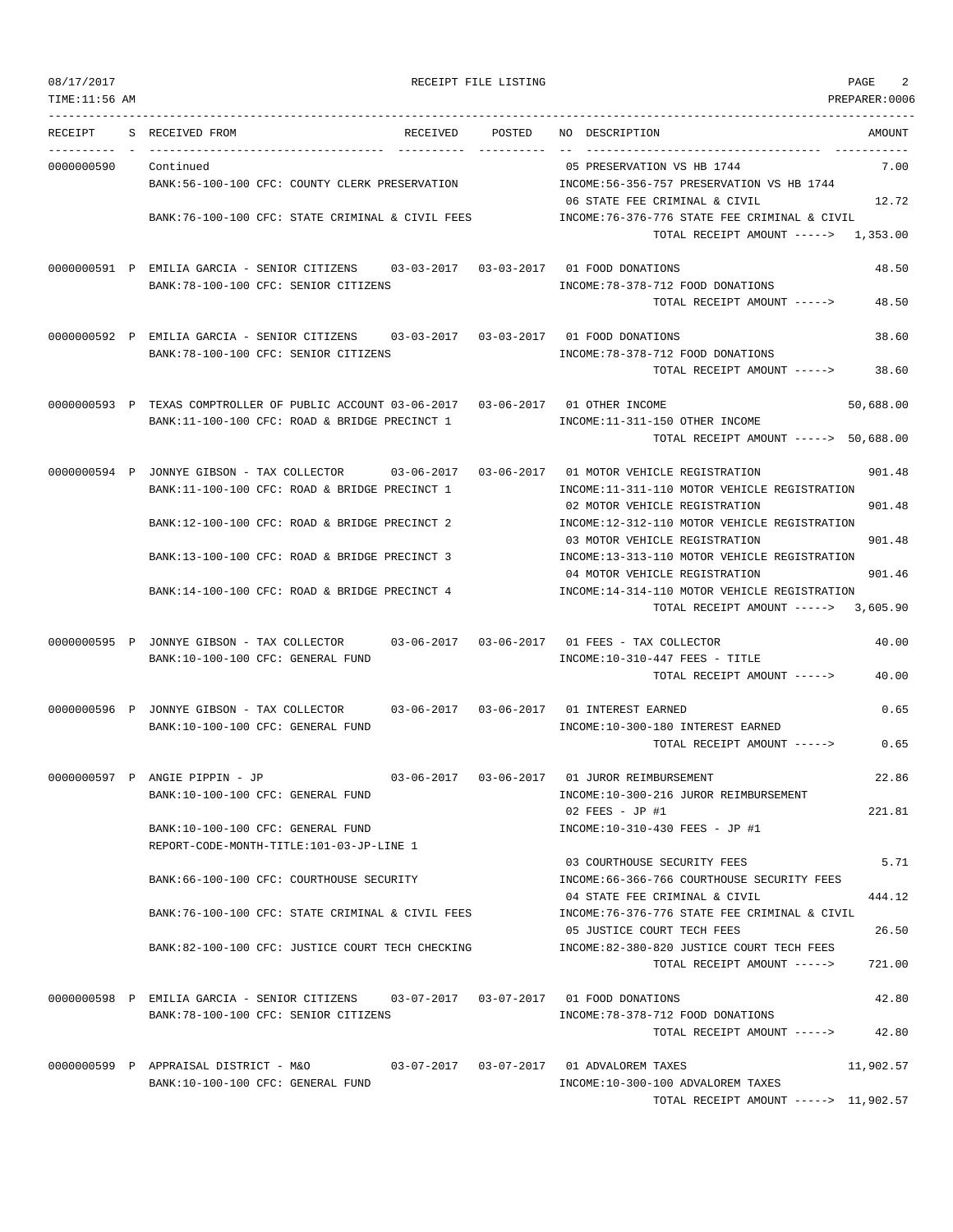| 08/17/2017<br>TIME:11:56 AM |                                                                                                                                                                                                                                                                                                          |            | RECEIPT FILE LISTING |                                                                                                                                                                                                                                                                                                                                                                                                                                      | PAGE<br>3<br>PREPARER:0006                 |
|-----------------------------|----------------------------------------------------------------------------------------------------------------------------------------------------------------------------------------------------------------------------------------------------------------------------------------------------------|------------|----------------------|--------------------------------------------------------------------------------------------------------------------------------------------------------------------------------------------------------------------------------------------------------------------------------------------------------------------------------------------------------------------------------------------------------------------------------------|--------------------------------------------|
| RECEIPT                     | S RECEIVED FROM                                                                                                                                                                                                                                                                                          | RECEIVED   | POSTED               | NO DESCRIPTION                                                                                                                                                                                                                                                                                                                                                                                                                       | AMOUNT                                     |
|                             | 0000000600 P APPRAISAL DISTRICT - I&S<br>BANK:10-100-120 INTEREST & SINKING CHECKING                                                                                                                                                                                                                     | 03-07-2017 |                      | 03-07-2017 01 ADVALOREM TAXES<br>INCOME:10-300-100 ADVALOREM TAXES<br>TOTAL RECEIPT AMOUNT ----->                                                                                                                                                                                                                                                                                                                                    | 3,353.37<br>3,353.37                       |
|                             | 0000000601 P HOT CHECK - COUNTY ATTORNEY 03-07-2017 03-07-2017 01 HOT CHECK REVENUES<br>BANK: 72-100-100 CFC: HOT CHECK FUND                                                                                                                                                                             |            |                      | INCOME: 72-372-772 HOT CHECK REVENUES<br>TOTAL RECEIPT AMOUNT ----->                                                                                                                                                                                                                                                                                                                                                                 | 71.67<br>71.67                             |
|                             | 0000000602 P HOT CHECK - COUNTY ATTORNEY 03-07-2017 03-07-2017 01 HOT CHECK REVENUES<br>BANK:72-100-100 CFC: HOT CHECK FUND                                                                                                                                                                              |            |                      | INCOME: 72-372-772 HOT CHECK REVENUES<br>TOTAL RECEIPT AMOUNT ----->                                                                                                                                                                                                                                                                                                                                                                 | 266.00<br>266.00                           |
|                             | 0000000603 P HOT CHECK - COUNTY ATTORNEY 03-07-2017 03-07-2017 01 HOT CHECK REVENUES<br>BANK: 72-100-100 CFC: HOT CHECK FUND                                                                                                                                                                             |            |                      | INCOME: 72-372-772 HOT CHECK REVENUES<br>TOTAL RECEIPT AMOUNT ----->                                                                                                                                                                                                                                                                                                                                                                 | 77.76<br>77.76                             |
|                             | 0000000607 P ANGIE PIPPIN - JP<br>BANK:10-100-100 CFC: GENERAL FUND<br>BANK:10-100-100 CFC: GENERAL FUND                                                                                                                                                                                                 |            |                      | 03-07-2017   03-07-2017   01   JUROR REIMBURSEMENT<br>INCOME:10-300-216 JUROR REIMBURSEMENT<br>$02$ FEES - JP #1<br>INCOME:10-310-430 FEES - JP #1                                                                                                                                                                                                                                                                                   | 4.00<br>83.90                              |
|                             | REPORT-CODE-MONTH-TITLE:101-03-JP-LINE 1<br>BANK:66-100-100 CFC: COURTHOUSE SECURITY<br>BANK:76-100-100 CFC: STATE CRIMINAL & CIVIL FEES<br>BANK:82-100-100 CFC: JUSTICE COURT TECH CHECKING                                                                                                             |            |                      | 03 COURTHOUSE SECURITY FEES<br>INCOME:66-366-766 COURTHOUSE SECURITY FEES<br>04 STATE FEE CRIMINAL & CIVIL<br>INCOME: 76-376-776 STATE FEE CRIMINAL & CIVIL<br>05 JUSTICE COURT TECH FEES<br>INCOME:82-380-820 JUSTICE COURT TECH FEES<br>TOTAL RECEIPT AMOUNT ----->                                                                                                                                                                | 1.00<br>81.50<br>4.60<br>175.00            |
|                             | 0000000608 P ANGIE PIPPIN - JP<br>BANK:10-100-100 CFC: GENERAL FUND<br>BANK:10-100-100 CFC: GENERAL FUND<br>REPORT-CODE-MONTH-TITLE:101-03-JP-LINE 1<br>BANK:66-100-100 CFC: COURTHOUSE SECURITY<br>BANK:76-100-100 CFC: STATE CRIMINAL & CIVIL FEES<br>BANK:82-100-100 CFC: JUSTICE COURT TECH CHECKING |            |                      | 03-08-2017   03-08-2017   01   JUROR REIMBURSEMENT<br>INCOME:10-300-216 JUROR REIMBURSEMENT<br>$02$ FEES - JP #1<br>INCOME:10-310-430 FEES - JP #1<br>03 COURTHOUSE SECURITY FEES<br>INCOME:66-366-766 COURTHOUSE SECURITY FEES<br>04 STATE FEE CRIMINAL & CIVIL<br>INCOME: 76-376-776 STATE FEE CRIMINAL & CIVIL<br>05 JUSTICE COURT TECH FEES<br>INCOME:82-380-820 JUSTICE COURT TECH FEES<br>TOTAL RECEIPT AMOUNT -----> 1,275.00 | 21.56<br>795.74<br>5.40<br>427.38<br>24.92 |
|                             | 0000000609 P GINA PASLEY - DISTRICT CLERK<br>BANK:10-100-100 CFC: GENERAL FUND                                                                                                                                                                                                                           |            |                      | 03-02-2017  03-02-2017  01 FEES - DISTRICT CLERK<br>INCOME:10-310-425 FEES - DISTRICT CLERK<br>TOTAL RECEIPT AMOUNT ----->                                                                                                                                                                                                                                                                                                           | 12.00<br>12.00                             |
|                             | 0000000610 P GINA PASLEY - DISTRICT CLERK 03-13-2017 03-13-2017 01 FEES - DISTRICT CLERK<br>BANK:10-100-100 CFC: GENERAL FUND                                                                                                                                                                            |            |                      | INCOME:10-310-425 FEES - DISTRICT CLERK<br>TOTAL RECEIPT AMOUNT ----->                                                                                                                                                                                                                                                                                                                                                               | 32.00<br>32.00                             |
|                             | 0000000611 P TEXAS COMPTROLLER OF PUBLIC ACCOUNT 03-09-2017 03-09-2017 01 CRIME VICTIMS EXPENSE<br>BANK:10-100-100 CFC: GENERAL FUND                                                                                                                                                                     |            |                      | INCOME:10-450-365 CRIME VICTIMS EXPENSE                                                                                                                                                                                                                                                                                                                                                                                              | 109.25                                     |
|                             | BANK:10-100-100 CFC: GENERAL FUND                                                                                                                                                                                                                                                                        |            |                      | 02 CRIME VICTIMS EXPENSE<br>INCOME:10-450-365 CRIME VICTIMS EXPENSE<br>TOTAL RECEIPT AMOUNT ----->                                                                                                                                                                                                                                                                                                                                   | 407.16<br>516.41                           |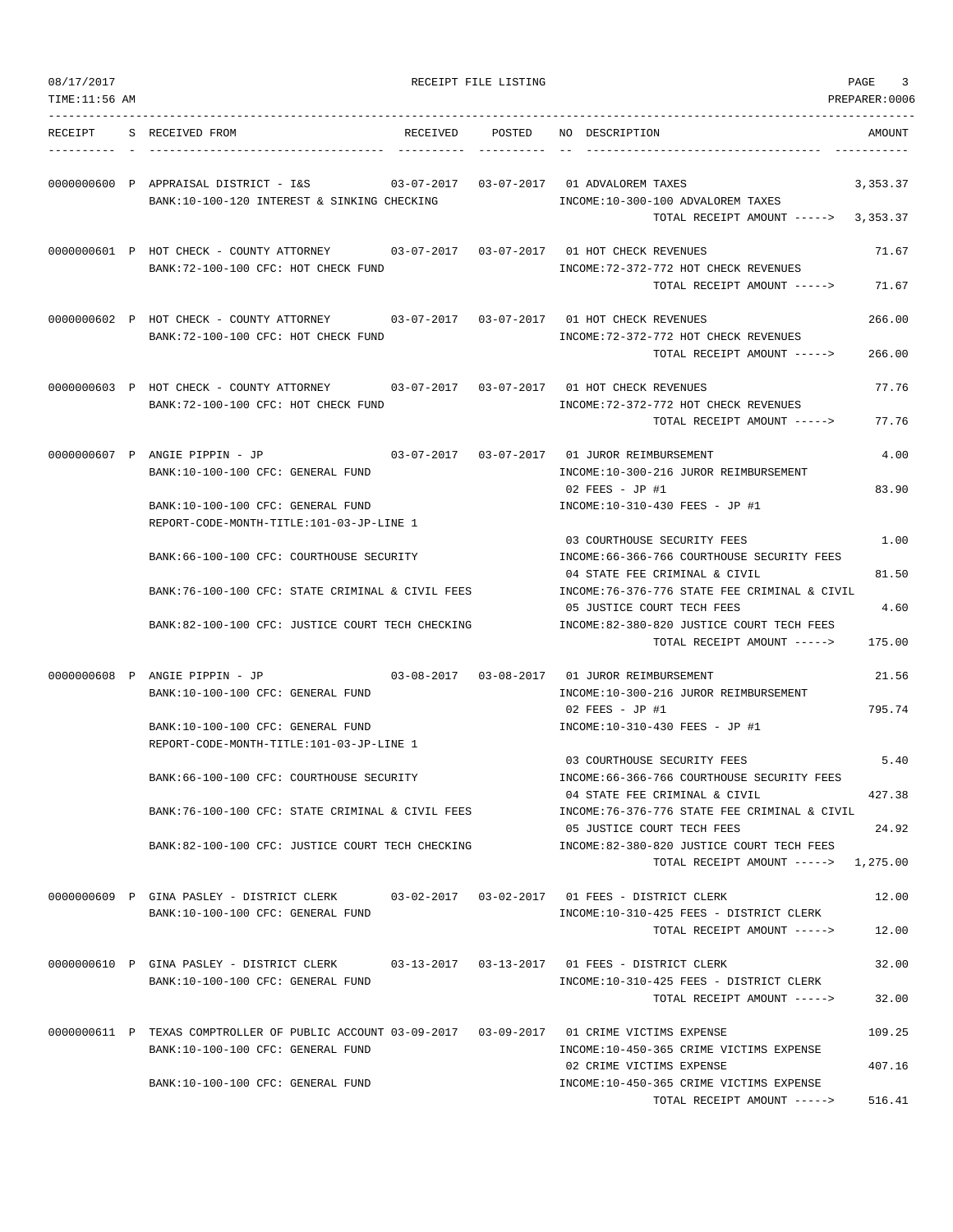| 08/17/2017    |                                                                                                                                             | RECEIPT FILE LISTING |                                                                                                                                                  | PAGE<br>4<br>PREPARER:0006 |
|---------------|---------------------------------------------------------------------------------------------------------------------------------------------|----------------------|--------------------------------------------------------------------------------------------------------------------------------------------------|----------------------------|
| TIME:11:56 AM |                                                                                                                                             |                      |                                                                                                                                                  |                            |
| RECEIPT       | S RECEIVED FROM<br>RECEIVED                                                                                                                 | POSTED               | NO DESCRIPTION                                                                                                                                   | AMOUNT                     |
|               | 0000000612 P TEXAS COMPTROLLER OF PUBLIC ACCOUNT 03-09-2017 03-09-2017 01 LEOSE GRANT REVENUES<br>BANK:80-100-100 CFC: LEOSE GRANT CHECKING |                      | INCOME:80-380-800 LEOSE GRANT REVENUES<br>TOTAL RECEIPT AMOUNT ----->                                                                            | 1,215.97<br>1,215.97       |
|               | 0000000613 P APPRAISAL DISTRICT - M&O<br>BANK:10-100-100 CFC: GENERAL FUND                                                                  |                      | 03-09-2017  03-09-2017  01 ADVALOREM TAXES<br>INCOME:10-300-100 ADVALOREM TAXES<br>TOTAL RECEIPT AMOUNT ----->                                   | 7,846.18<br>7,846.18       |
|               | 0000000614 P COMMISSARY FUND<br>BANK:39-100-170 COMMISSARY CHECKING                                                                         |                      | 03-09-2017  03-09-2017  01 COMMISSARY CHECKING<br>INCOME: 39-300-110 REVENUE COMMISSARY<br>TOTAL RECEIPT AMOUNT ----->                           | 59.14<br>59.14             |
|               | 0000000615 P APPRAISAL DISTRICT - I&S<br>BANK:10-100-120 INTEREST & SINKING CHECKING                                                        |                      | 03-09-2017  03-09-2017  01 ADVALOREM TAXES<br>INCOME:10-300-100 ADVALOREM TAXES<br>TOTAL RECEIPT AMOUNT ----->                                   | 2,158.43<br>2,158.43       |
|               | 0000000616 P EMILIA GARCIA - SENIOR CITIZENS<br>BANK: 78-100-100 CFC: SENIOR CITIZENS                                                       |                      | 03-10-2017  03-10-2017  01 FOOD DONATIONS<br>INCOME: 78-378-712 FOOD DONATIONS<br>TOTAL RECEIPT AMOUNT ----->                                    | 55.56<br>55.56             |
|               | 0000000617 P EMILIA GARCIA - SENIOR CITIZENS 03-10-2017 03-10-2017 01 FOOD DONATIONS<br>BANK: 78-100-100 CFC: SENIOR CITIZENS               |                      | INCOME: 78-378-712 FOOD DONATIONS<br>TOTAL RECEIPT AMOUNT ----->                                                                                 | 261.00<br>261.00           |
|               | 0000000618 P STETSON RASBERRY<br>BANK:88-100-100 CFC - AIRPORT FUND                                                                         |                      | 03-13-2017  03-13-2017  01 AIRPORT REVENUES<br>INCOME:88-380-810 AIRPORT REVENUES<br>TOTAL RECEIPT AMOUNT ----->                                 | 660.00<br>660.00           |
|               | 0000000619 P ANGIE PIPPIN - JP<br>BANK:10-100-100 CFC: GENERAL FUND<br>BANK:10-100-100 CFC: GENERAL FUND                                    |                      | 03-13-2017   03-13-2017   01   JUROR REIMBURSEMENT<br>INCOME:10-300-216 JUROR REIMBURSEMENT<br>02 FEES - JP #1<br>INCOME:10-310-430 FEES - JP #1 | 14.29<br>481.70            |
|               | REPORT-CODE-MONTH-TITLE:101-03-JP-LINE 1                                                                                                    |                      | 03 COURTHOUSE SECURITY FEES                                                                                                                      | 6.62                       |
|               | BANK: 66-100-100 CFC: COURTHOUSE SECURITY                                                                                                   |                      | INCOME:66-366-766 COURTHOUSE SECURITY FEES<br>04 STATE FEE CRIMINAL & CIVIL                                                                      | 290.02                     |
|               | BANK:76-100-100 CFC: STATE CRIMINAL & CIVIL FEES<br>BANK:82-100-100 CFC: JUSTICE COURT TECH CHECKING                                        |                      | INCOME: 76-376-776 STATE FEE CRIMINAL & CIVIL<br>05 JUSTICE COURT TECH FEES<br>INCOME:82-380-820 JUSTICE COURT TECH FEES                         | 19.87                      |
|               |                                                                                                                                             |                      | TOTAL RECEIPT AMOUNT ----->                                                                                                                      | 812.50                     |
|               | 0000000620 P TEXAS COMPTROLLER OF PUBLIC ACCOUNT 03-13-2017 03-13-2017 01 LIQUOR LICENSE FEE EXPENSE<br>BANK:10-100-100 CFC: GENERAL FUND   |                      | INCOME:10-310-448 FEES - LIQUOR LICENSE<br>TOTAL RECEIPT AMOUNT ----->                                                                           | 17.50<br>17.50             |
|               | 0000000621 P ANGIE PIPPIN - JP<br>BANK:10-100-100 CFC: GENERAL FUND                                                                         |                      | 03-10-2017  03-10-2017  01 JUROR REIMBURSEMENT<br>INCOME:10-300-216 JUROR REIMBURSEMENT                                                          | 4.00                       |
|               | BANK:10-100-100 CFC: GENERAL FUND<br>REPORT-CODE-MONTH-TITLE:101-03-JP-LINE 1                                                               |                      | $02$ FEES - JP #1<br>INCOME:10-310-430 FEES - JP #1                                                                                              | 133.90                     |
|               | BANK: 66-100-100 CFC: COURTHOUSE SECURITY                                                                                                   |                      | 03 COURTHOUSE SECURITY FEES<br>INCOME: 66-366-766 COURTHOUSE SECURITY FEES<br>04 STATE FEE CRIMINAL & CIVIL                                      | 1.00<br>81.50              |
|               | BANK:76-100-100 CFC: STATE CRIMINAL & CIVIL FEES                                                                                            |                      | INCOME:76-376-776 STATE FEE CRIMINAL & CIVIL<br>05 JUSTICE COURT TECH FEES                                                                       | 4.60                       |
|               | BANK:82-100-100 CFC: JUSTICE COURT TECH CHECKING                                                                                            |                      | INCOME:82-380-820 JUSTICE COURT TECH FEES<br>TOTAL RECEIPT AMOUNT ----->                                                                         | 225.00                     |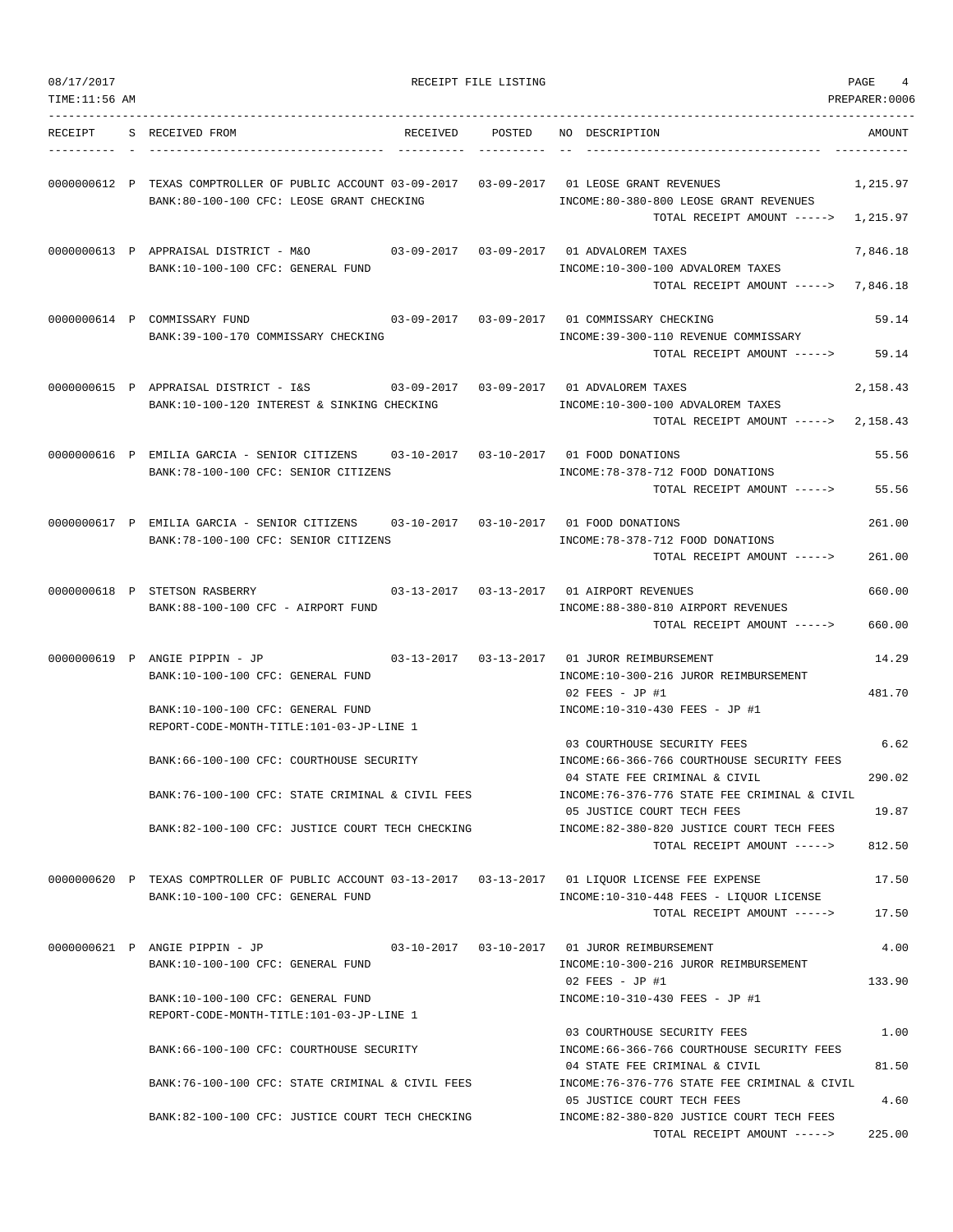PAGE THE SECTION AND SERVICE SECTION OF THE SECTION OF THE SECTION OF THE SECTION OF THE SECTION OF THE SECTION OF THE SECTION OF THE SECTION OF THE SECTION OF THE SECTION OF THE SECTION OF THE SECTION OF THE SECTION OF TH

| TIME:11:56 AM |                                                                                             |            |                  | PREPARER: 0006                                                                                                                         |
|---------------|---------------------------------------------------------------------------------------------|------------|------------------|----------------------------------------------------------------------------------------------------------------------------------------|
| RECEIPT       | S RECEIVED FROM                                                                             | RECEIVED   |                  | POSTED NO DESCRIPTION<br>AMOUNT                                                                                                        |
|               | 0000000622 P JONNYE GIBSON - TAX COLLECTOR<br>BANK:11-100-100 CFC: ROAD & BRIDGE PRECINCT 1 | 03-13-2017 | $03 - 13 - 2017$ | 01 MOTOR VEHICLE REGISTRATION<br>1,607.53<br>INCOME:11-311-110 MOTOR VEHICLE REGISTRATION                                              |
|               | BANK:12-100-100 CFC: ROAD & BRIDGE PRECINCT 2                                               |            |                  | 1,607.53<br>02 MOTOR VEHICLE REGISTRATION<br>INCOME:12-312-110 MOTOR VEHICLE REGISTRATION<br>03 MOTOR VEHICLE REGISTRATION<br>1,607.53 |
|               | BANK:13-100-100 CFC: ROAD & BRIDGE PRECINCT 3                                               |            |                  | INCOME:13-313-110 MOTOR VEHICLE REGISTRATION                                                                                           |
|               |                                                                                             |            |                  | 04 MOTOR VEHICLE REGISTRATION<br>1,607.53                                                                                              |
|               | BANK:14-100-100 CFC: ROAD & BRIDGE PRECINCT 4                                               |            |                  | INCOME:14-314-110 MOTOR VEHICLE REGISTRATION<br>TOTAL RECEIPT AMOUNT $--->$ 6,430.12                                                   |
|               | 0000000623 P JONNYE GIBSON - TAX COLLECTOR 03-13-2017 03-13-2017 01 FEES - TAX COLLECTOR    |            |                  | 25.00                                                                                                                                  |
|               | BANK:10-100-100 CFC: GENERAL FUND                                                           |            |                  | INCOME:10-310-447 FEES - TITLE<br>TOTAL RECEIPT AMOUNT -----><br>25.00                                                                 |
|               | 0000000624 P JONNYE GIBSON - TAX COLLECTOR<br>BANK:10-100-100 CFC: GENERAL FUND             |            |                  | 40.00<br>$INCOME: 10-310-447$ FEES - TITLE                                                                                             |
|               |                                                                                             |            |                  | TOTAL RECEIPT AMOUNT -----><br>40.00                                                                                                   |
|               | 0000000625 P PAT THOMSON - COUNTY CLERK<br>BANK:10-100-100 CFC: GENERAL FUND                |            |                  | 294.19<br>INCOME:10-310-410 FEES - COUNTY CLERK                                                                                        |
|               | BANK:56-100-100 CFC: COUNTY CLERK PRESERVATION                                              |            |                  | 5.00<br>02 PRESERVATION VS HB 1744<br>INCOME: 56-356-757 PRESERVATION VS HB 1744                                                       |
|               |                                                                                             |            |                  | 9.06<br>03 STATE FEE CRIMINAL & CIVIL                                                                                                  |
|               | BANK:76-100-100 CFC: STATE CRIMINAL & CIVIL FEES                                            |            |                  | INCOME: 76-376-776 STATE FEE CRIMINAL & CIVIL                                                                                          |
|               | BANK:10-100-100 CFC: GENERAL FUND                                                           |            |                  | 31.00<br>04 FEES - COUNTY CLERK<br>INCOME:10-310-410 FEES - COUNTY CLERK                                                               |
|               | BANK:10-100-100 CFC: GENERAL FUND                                                           |            |                  | 466.00<br>05 FEES - COUNTY CLERK<br>INCOME:10-310-410 FEES - COUNTY CLERK                                                              |
|               | BANK:50-100-100 CFC: COUNTY CLERK ARCHIVES FUND                                             |            |                  | 06 COUNTY CLERK ARCHIVE FEES<br>220.00<br>INCOME: 50-350-750 COUNTY CLERK ARCHIVE FEES                                                 |
|               | BANK:56-100-100 CFC: COUNTY CLERK PRESERVATION                                              |            |                  | 07 COUNTY CLERK PRESERVATION FEES<br>220.00<br>INCOME:56-356-756 COUNTY CLERK PRESERVATION FEES                                        |
|               | BANK:66-100-100 CFC: COURTHOUSE SECURITY                                                    |            |                  | 22.00<br>08 COURTHOUSE SECURITY FEES<br>INCOME:66-366-766 COURTHOUSE SECURITY FEES                                                     |
|               |                                                                                             |            |                  | TOTAL RECEIPT AMOUNT -----> 1,267.25                                                                                                   |
|               | 0000000626 P EMILIA GARCIA - SENIOR CITIZENS<br>BANK:78-100-100 CFC: SENIOR CITIZENS        |            |                  | 42.70<br>03-14-2017   03-14-2017   01   FOOD DONATIONS<br>INCOME: 78-378-712 FOOD DONATIONS                                            |
|               |                                                                                             |            |                  | 42.70<br>TOTAL RECEIPT AMOUNT ----->                                                                                                   |
|               | 0000000627 P EMILIA GARCIA - SENIOR CITIZENS 03-14-2017 03-14-2017 01 FOOD DONATIONS        |            |                  | 50.85                                                                                                                                  |
|               | BANK:78-100-100 CFC: SENIOR CITIZENS                                                        |            |                  | INCOME: 78-378-712 FOOD DONATIONS<br>TOTAL RECEIPT AMOUNT -----><br>50.85                                                              |
|               | 0000000628 P ANGIE PIPPIN - JP                                                              |            |                  | 03-14-2017   03-14-2017   01   JUROR REIMBURSEMENT<br>8.00                                                                             |
|               | BANK:10-100-100 CFC: GENERAL FUND                                                           |            |                  | INCOME:10-300-216 JUROR REIMBURSEMENT                                                                                                  |
|               | BANK:10-100-100 CFC: GENERAL FUND<br>REPORT-CODE-MONTH-TITLE:101-03-JP-LINE 1               |            |                  | $02$ FEES - JP #1<br>317.80<br>INCOME:10-310-430 FEES - JP #1                                                                          |
|               |                                                                                             |            |                  | 03 COURTHOUSE SECURITY FEES<br>2.00                                                                                                    |
|               | BANK: 66-100-100 CFC: COURTHOUSE SECURITY                                                   |            |                  | INCOME:66-366-766 COURTHOUSE SECURITY FEES<br>04 STATE FEE CRIMINAL & CIVIL<br>163.00                                                  |
|               | BANK:76-100-100 CFC: STATE CRIMINAL & CIVIL FEES                                            |            |                  | INCOME: 76-376-776 STATE FEE CRIMINAL & CIVIL<br>05 JUSTICE COURT TECH FEES<br>9.20                                                    |
|               | BANK:82-100-100 CFC: JUSTICE COURT TECH CHECKING                                            |            |                  | INCOME:82-380-820 JUSTICE COURT TECH FEES<br>TOTAL RECEIPT AMOUNT -----><br>500.00                                                     |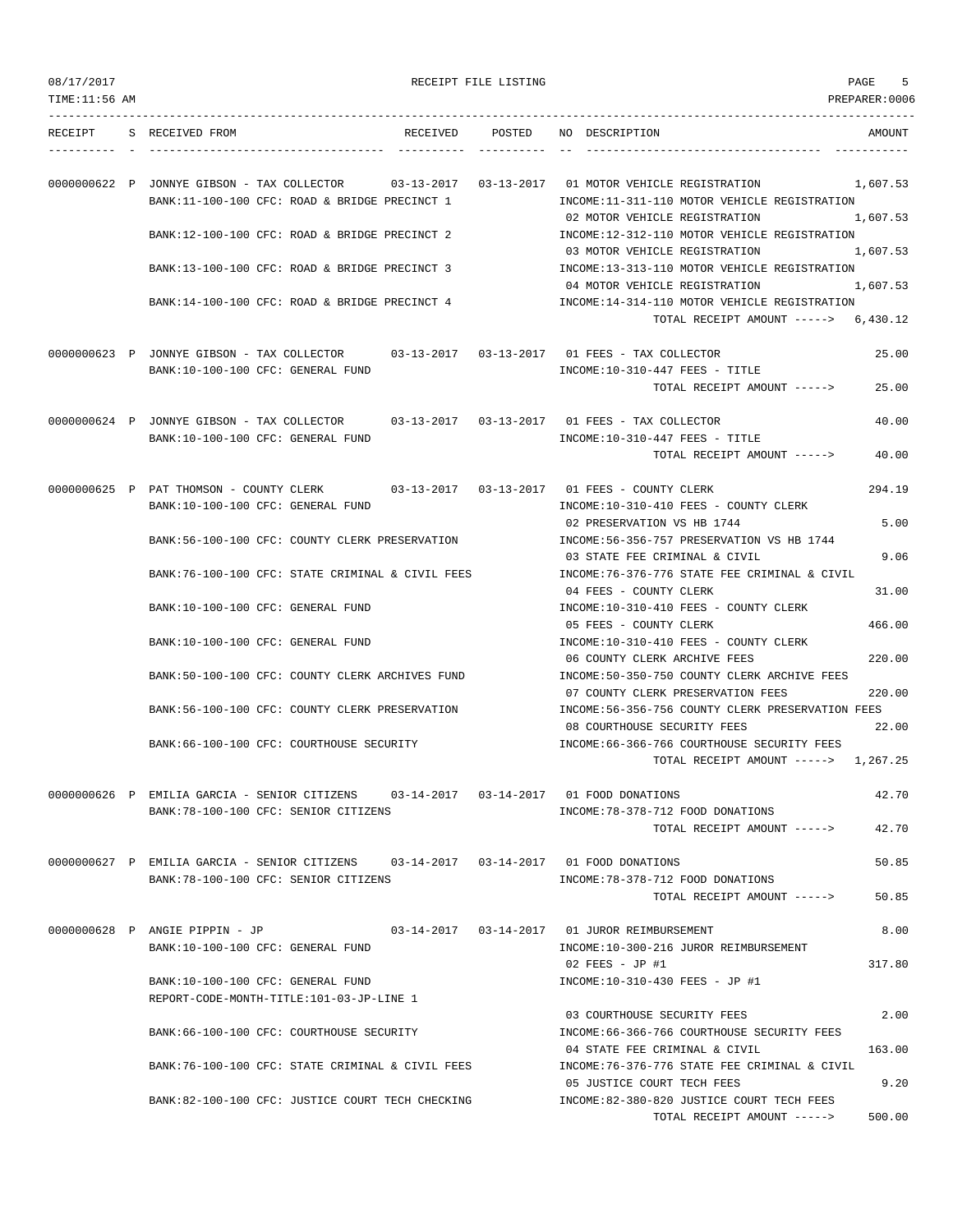| 08/17/2017<br>TIME:11:56 AM |                                                                                       |          | RECEIPT FILE LISTING |                                                                                                                                | PAGE<br>6<br>PREPARER:0006 |
|-----------------------------|---------------------------------------------------------------------------------------|----------|----------------------|--------------------------------------------------------------------------------------------------------------------------------|----------------------------|
| RECEIPT                     | S RECEIVED FROM                                                                       | RECEIVED | POSTED               | NO DESCRIPTION                                                                                                                 | AMOUNT                     |
|                             | 0000000629 P JONNYE GIBSON - TAX COLLECTOR<br>BANK:10-100-100 CFC: GENERAL FUND       |          |                      | 03-15-2017   03-15-2017   01   FEES - LIOUOR LICENSE<br>INCOME:10-310-448 FEES - LIQUOR LICENSE<br>TOTAL RECEIPT AMOUNT -----> | 175.00<br>175.00           |
|                             | 0000000630 P ANGIE PIPPIN - JP<br>BANK:10-100-100 CFC: GENERAL FUND                   |          |                      | 03-15-2017   03-15-2017   01   JUROR REIMBURSEMENT<br>INCOME:10-300-216 JUROR REIMBURSEMENT                                    | 8.00                       |
|                             | BANK:10-100-100 CFC: GENERAL FUND                                                     |          |                      | $02$ FEES - JP #1<br>INCOME:10-310-430 FEES - JP #1                                                                            | 430.39                     |
|                             | REPORT-CODE-MONTH-TITLE:101-03-JP-LINE 1<br>BANK:10-100-100 CFC: GENERAL FUND         |          |                      | 03 JP ATTY DELINQUENT COL FEES<br>INCOME:10-310-432 JP ATTY DELINQUENT COL FEES                                                | 8.19                       |
|                             | BANK:66-100-100 CFC: COURTHOUSE SECURITY                                              |          |                      | 04 COURTHOUSE SECURITY FEES<br>INCOME:66-366-766 COURTHOUSE SECURITY FEES                                                      | 6.43                       |
|                             | BANK:76-100-100 CFC: STATE CRIMINAL & CIVIL FEES                                      |          |                      | 05 STATE FEE CRIMINAL & CIVIL<br>INCOME: 76-376-776 STATE FEE CRIMINAL & CIVIL                                                 | 231.86                     |
|                             | BANK:82-100-100 CFC: JUSTICE COURT TECH CHECKING                                      |          |                      | 06 JUSTICE COURT TECH FEES<br>INCOME:82-380-820 JUSTICE COURT TECH FEES<br>TOTAL RECEIPT AMOUNT ----->                         | 14.63<br>699.50            |
|                             | 0000000631 P ANGIE PIPPIN - JP<br>BANK:10-100-100 CFC: GENERAL FUND                   |          |                      | 03-16-2017  03-16-2017  01 JUROR REIMBURSEMENT<br>INCOME:10-300-216 JUROR REIMBURSEMENT                                        | 8.00                       |
|                             | BANK:10-100-100 CFC: GENERAL FUND                                                     |          |                      | $02$ FEES - JP #1<br>INCOME:10-310-430 FEES - JP #1                                                                            | 399.90                     |
|                             | REPORT-CODE-MONTH-TITLE:101-03-JP-LINE 1                                              |          |                      | 03 COURTHOUSE SECURITY FEES                                                                                                    | 6.00                       |
|                             | BANK: 66-100-100 CFC: COURTHOUSE SECURITY                                             |          |                      | INCOME: 66-366-766 COURTHOUSE SECURITY FEES<br>04 STATE FEE CRIMINAL & CIVIL                                                   | 184.60                     |
|                             | BANK:76-100-100 CFC: STATE CRIMINAL & CIVIL FEES                                      |          |                      | INCOME:76-376-776 STATE FEE CRIMINAL & CIVIL<br>05 JUSTICE COURT TECH FEES                                                     | 13.50                      |
|                             | BANK:82-100-100 CFC: JUSTICE COURT TECH CHECKING                                      |          |                      | INCOME:82-380-820 JUSTICE COURT TECH FEES<br>TOTAL RECEIPT AMOUNT ----->                                                       | 612.00                     |
|                             | 0000000632 P ANGIE PIPPIN - JP<br>BANK:10-100-100 CFC: GENERAL FUND                   |          |                      | 03-17-2017   03-17-2017   01   JUROR REIMBURSEMENT<br>INCOME:10-300-216 JUROR REIMBURSEMENT                                    | 1.08                       |
|                             | BANK:10-100-100 CFC: GENERAL FUND                                                     |          |                      | $02$ FEES - JP #1<br>INCOME:10-310-430 FEES - JP #1                                                                            | 75.33                      |
|                             | REPORT-CODE-MONTH-TITLE:101-03-JP-LINE 1<br>BANK: 66-100-100 CFC: COURTHOUSE SECURITY |          |                      | 03 COURTHOUSE SECURITY FEES<br>INCOME:66-366-766 COURTHOUSE SECURITY FEES                                                      | 0.27                       |
|                             | BANK:76-100-100 CFC: STATE CRIMINAL & CIVIL FEES                                      |          |                      | 04 STATE FEE CRIMINAL & CIVIL<br>INCOME: 76-376-776 STATE FEE CRIMINAL & CIVIL                                                 | 22.07                      |
|                             | BANK:82-100-100 CFC: JUSTICE COURT TECH CHECKING                                      |          |                      | 05 JUSTICE COURT TECH FEES<br>INCOME:82-380-820 JUSTICE COURT TECH FEES                                                        | 1.25                       |
|                             |                                                                                       |          |                      | TOTAL RECEIPT AMOUNT ----->                                                                                                    | 100.00                     |
|                             | 0000000633 P PAT THOMSON - COUNTY CLERK<br>BANK:10-100-100 CFC: GENERAL FUND          |          |                      | 03-17-2017  03-17-2017  01 FEES - COUNTY CLERK<br>INCOME:10-310-410 FEES - COUNTY CLERK                                        | 180.97                     |
|                             | BANK:56-100-100 CFC: COUNTY CLERK PRESERVATION                                        |          |                      | 02 PRESERVATION VS HB 1744<br>INCOME: 56-356-757 PRESERVATION VS HB 1744<br>03 STATE FEE CRIMINAL & CIVIL                      | 5.00<br>7.20               |
|                             | BANK: 76-100-100 CFC: STATE CRIMINAL & CIVIL FEES                                     |          |                      | INCOME: 76-376-776 STATE FEE CRIMINAL & CIVIL<br>04 STATE FEE CRIMINAL & CIVIL                                                 | 1.83                       |
|                             | BANK:76-100-100 CFC: STATE CRIMINAL & CIVIL FEES                                      |          |                      | INCOME: 76-376-776 STATE FEE CRIMINAL & CIVIL<br>05 FEES - COUNTY CLERK                                                        | 2.00                       |
|                             | BANK:10-100-100 CFC: GENERAL FUND                                                     |          |                      | INCOME:10-310-410 FEES - COUNTY CLERK                                                                                          |                            |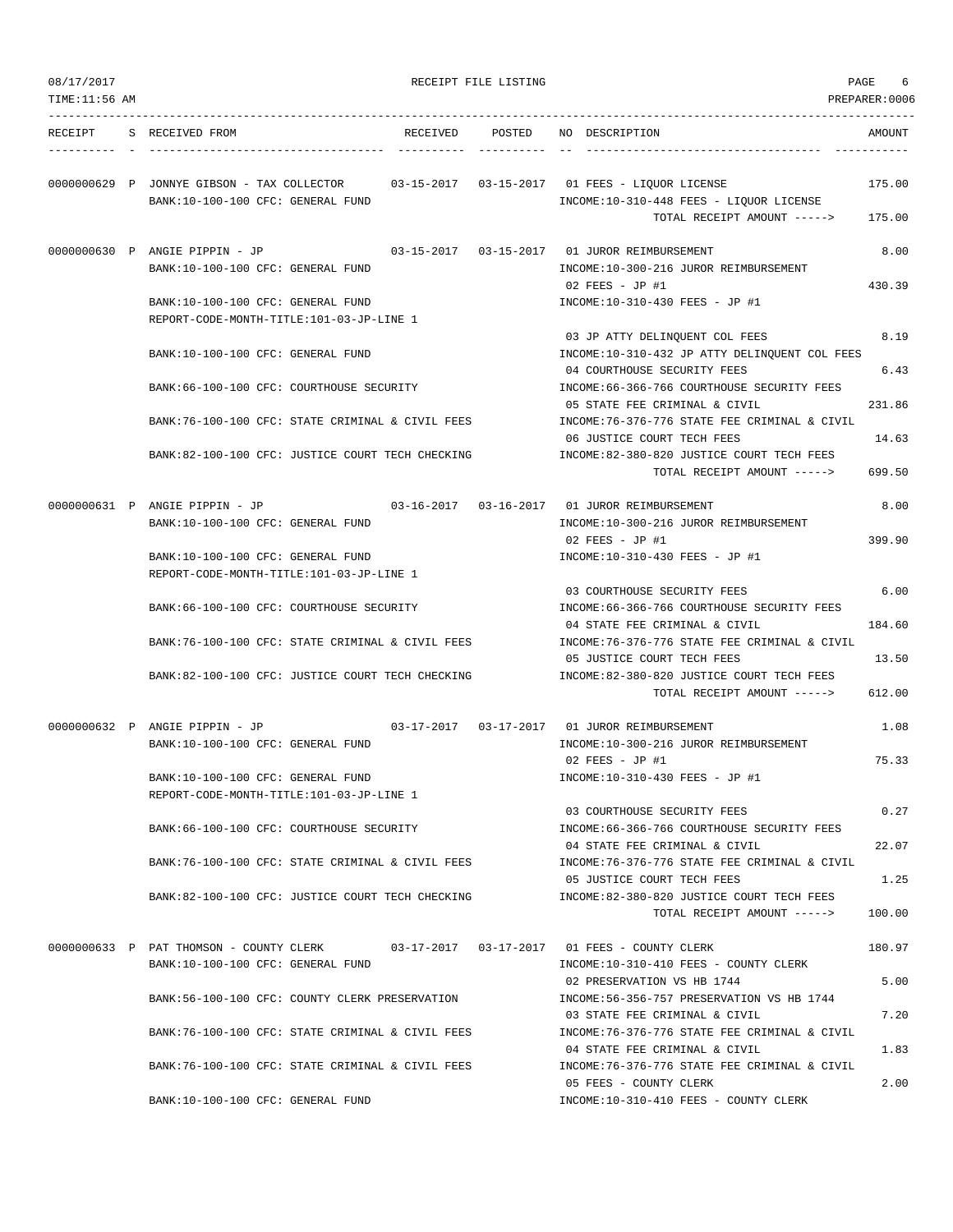## 08/17/2017 RECEIPT FILE LISTING PAGE 7

TIME:11:56 AM PREPARER:0006 --------------------------------------------------------------------------------------------------------------------------------- RECEIPT S RECEIVED FROM THE RECEIVED POSTED NO DESCRIPTION THE RECEIVED AMOUNT ---------- - ----------------------------------- ---------- ---------- -- ----------------------------------- ----------- 0000000633 Continued 06 FEES - COUNTY CLERK 262.00 BANK:10-100-100 CFC: GENERAL FUND INCOME:10-310-410 FEES - COUNTY CLERK 07 COUNTY CLERK ARCHIVE FEES 140.00 BANK:50-100-100 CFC: COUNTY CLERK ARCHIVES FUND INCOME:50-350-750 COUNTY CLERK ARCHIVE FEES 08 COUNTY CLERK PRESERVATION FEES 140.00 BANK:56-100-100 CFC: COUNTY CLERK PRESERVATION INCOME:56-356-756 COUNTY CLERK PRESERVATION FEES 09 COURTHOUSE SECURITY FEES 14.00 BANK:66-100-100 CFC: COURTHOUSE SECURITY INCOME:66-366-766 COURTHOUSE SECURITY FEES TOTAL RECEIPT AMOUNT -----> 753.00 0000000634 P ANGIE PIPPIN - JP 03-20-2017 03-20-2017 01 JUROR REIMBURSEMENT 17.14 BANK:10-100-100 CFC: GENERAL FUND SALL AND SERVICOME:10-300-216 JUROR REIMBURSEMENT 02 FEES - JP #1 628.29 BANK:10-100-100 CFC: GENERAL FUND **INCOME:10-310-430 FEES** - JP #1 REPORT-CODE-MONTH-TITLE:101-03-JP-LINE 1 03 COURTHOUSE SECURITY FEES 4.29 BANK:66-100-100 CFC: COURTHOUSE SECURITY **INCOME:66-366-766 COURTHOUSE SECURITY FEES** 04 STATE FEE CRIMINAL & CIVIL 340.48 BANK:76-100-100 CFC: STATE CRIMINAL & CIVIL FEES INCOME:76-376-776 STATE FEE CRIMINAL & CIVIL 05 JUSTICE COURT TECH FEES 19.80 BANK:82-100-100 CFC: JUSTICE COURT TECH CHECKING INCOME:82-380-820 JUSTICE COURT TECH FEES 06 STATE FEE CRIMINAL & CIVIL 20.00 BANK:76-100-100 CFC: STATE CRIMINAL & CIVIL FEES INCOME:76-376-776 STATE FEE CRIMINAL & CIVIL 07 STATE FEE CRIMINAL & CIVIL 12.00 BANK:76-100-100 CFC: STATE CRIMINAL & CIVIL FEES INCOME:76-376-776 STATE FEE CRIMINAL & CIVIL 08 STATE FEE CRIMINAL & CIVIL 50.00 BANK:76-100-100 CFC: STATE CRIMINAL & CIVIL FEES INCOME:76-376-776 STATE FEE CRIMINAL & CIVIL TOTAL RECEIPT AMOUNT -----> 1,092.00 0000000635 P APPRAISAL DISTRICT - I&S 03-20-2017 03-20-2017 01 ADVALOREM TAXES 2,535.87 BANK:10-100-120 INTEREST & SINKING CHECKING INCOME:10-300-100 ADVALOREM TAXES TOTAL RECEIPT AMOUNT -----> 2,535.87 0000000636 P APPRAISAL DISTRICT - M&O 03-20-2017 03-20-2017 01 ADVALOREM TAXES 9,175.01 BANK:10-100-100 CFC: GENERAL FUND **INCOME:10-300-100 ADVALOREM TAXES** TOTAL RECEIPT AMOUNT -----> 9,175.01 0000000637 P WEST CENTERAL TEXAS COG 03-24-2017 03-24-2017 01 WCTCOG PROGRAM 926.12 BANK:78-100-100 CFC: SENIOR CITIZENS  $INCOME:78-378-710$  WCTCOG PROGRAM TOTAL RECEIPT AMOUNT -----> 926.12 0000000638 P HOT CHECK - COUNTY ATTORNEY 03-21-2017 03-21-2017 01 HOT CHECK REVENUES 50.00 BANK:72-100-100 CFC: HOT CHECK FUND INCOME:72-372-772 HOT CHECK REVENUES TOTAL RECEIPT AMOUNT -----> 50.00 0000000639 P FISHER COUNTY HOSPITAL DISTRICT 03-21-2017 03-21-2017 01 TOBACCO SETTLEMENT INCOME 14.34 BANK:10-100-100 CFC: GENERAL FUND INCOME:10-300-230 TOBACCO SETTLEMENT INCOME TOTAL RECEIPT AMOUNT -----> 14.34 0000000640 P H.T. FILLINGIM - SHERIFF 03-21-2017 03-21-2017 01 BAIL BOND FEES 15.00 BANK:74-100-100 CFC: BAIL BOND FUND INCOME:74-374-774 BAIL BOND FEES TOTAL RECEIPT AMOUNT -----> 15.00 0000000641 P STERLING COMMISSARY 03-21-2017 03-21-2017 01 COMMISSARY EARNED 27.05 BANK:39-100-170 COMMISSARY CHECKING INCOME:39-300-110 REVENUE COMMISSARY

TOTAL RECEIPT AMOUNT -----> 27.05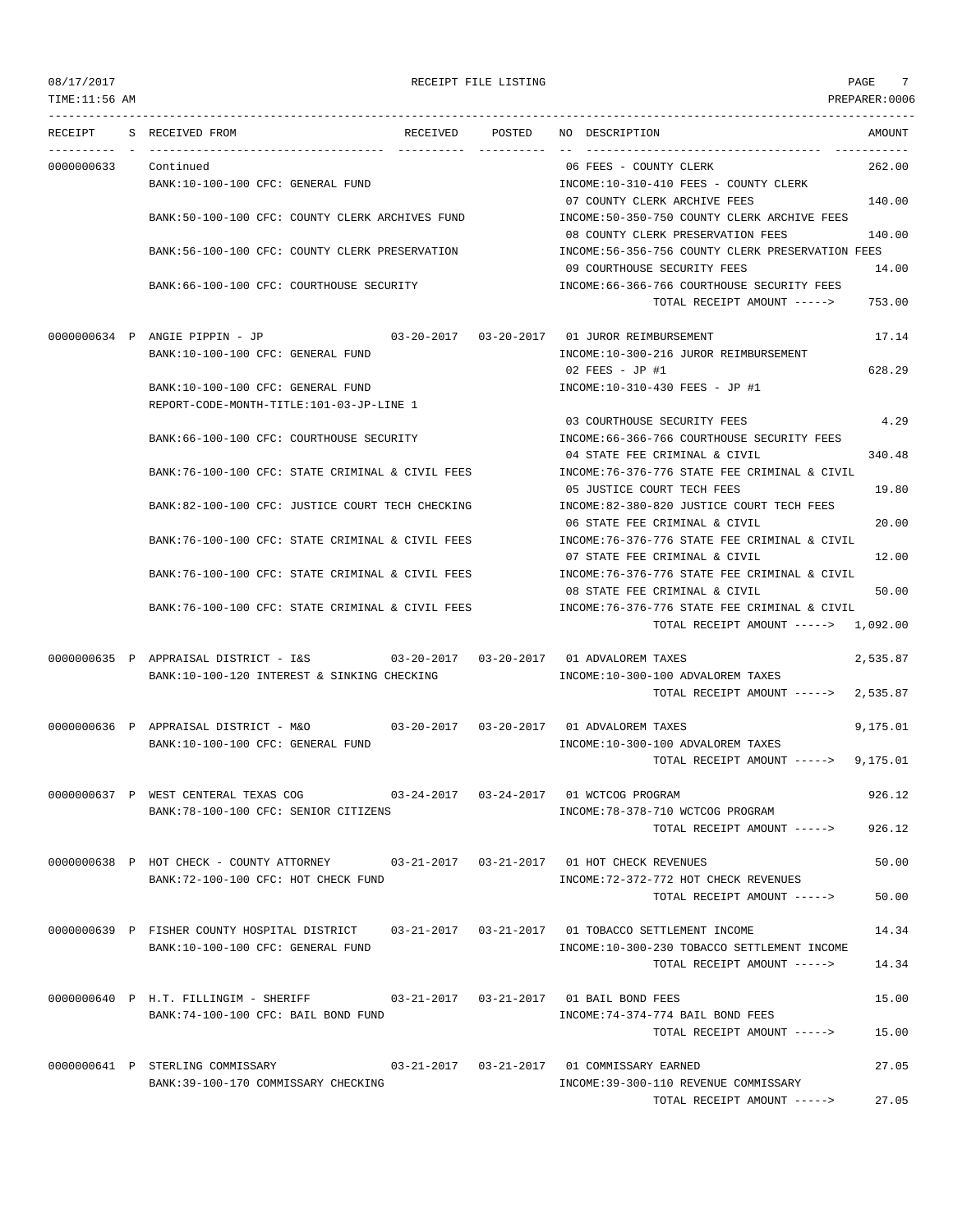| 08/17/2017    |                                                                                                                               | RECEIPT FILE LISTING |        |                                                                                                                                          | PAGE<br>8            |
|---------------|-------------------------------------------------------------------------------------------------------------------------------|----------------------|--------|------------------------------------------------------------------------------------------------------------------------------------------|----------------------|
| TIME:11:56 AM |                                                                                                                               |                      |        |                                                                                                                                          | PREPARER: 0006       |
| RECEIPT       | S RECEIVED FROM                                                                                                               | RECEIVED             | POSTED | NO DESCRIPTION                                                                                                                           | AMOUNT               |
|               | 0000000642 P GINA PASLEY - DISTRICT CLERK<br>BANK:10-100-100 CFC: GENERAL FUND                                                |                      |        | INCOME:10-310-425 FEES - DISTRICT CLERK<br>TOTAL RECEIPT AMOUNT ----->                                                                   | 12.00<br>12.00       |
|               | 0000000643 P TAYLOR COUNTY<br>BANK:10-100-100 CFC: GENERAL FUND                                                               |                      |        | 03-22-2017  03-22-2017  01 INMATE MEDICAL<br>INCOME:10-580-614 INMATE MEDICAL<br>TOTAL RECEIPT AMOUNT ----->                             | 419.00<br>419.00     |
|               | 0000000644 P EMILIA GARCIA - SENIOR CITIZENS 03-22-2017 03-22-2017 01 FOOD DONATIONS<br>BANK: 78-100-100 CFC: SENIOR CITIZENS |                      |        | INCOME: 78-378-712 FOOD DONATIONS<br>TOTAL RECEIPT AMOUNT ----->                                                                         | 92.12<br>92.12       |
|               | 0000000645 P EMILIA GARCIA - SENIOR CITIZENS 03-22-2017 03-22-2017 01 FOOD DONATIONS<br>BANK: 78-100-100 CFC: SENIOR CITIZENS |                      |        | INCOME: 78-378-712 FOOD DONATIONS<br>TOTAL RECEIPT AMOUNT ----->                                                                         | 60.75<br>60.75       |
|               | 0000000646 P EMILIA GARCIA - SENIOR CITIZENS 03-22-2017 03-22-2017 01 FOOD DONATIONS<br>BANK: 78-100-100 CFC: SENIOR CITIZENS |                      |        | INCOME: 78-378-712 FOOD DONATIONS<br>TOTAL RECEIPT AMOUNT ----->                                                                         | 81.70<br>81.70       |
|               | 0000000647 P ANGIE PIPPIN - JP                                                                                                |                      |        | 03-22-2017  03-22-2017  01 JUROR REIMBURSEMENT                                                                                           | 4.00                 |
|               | BANK:10-100-100 CFC: GENERAL FUND<br>BANK:10-100-100 CFC: GENERAL FUND                                                        |                      |        | INCOME:10-300-216 JUROR REIMBURSEMENT<br>02 FEES - JP #1<br>INCOME:10-310-430 FEES - JP #1                                               | 183.80               |
|               | REPORT-CODE-MONTH-TITLE:101-03-JP-LINE 1<br>BANK:66-100-100 CFC: COURTHOUSE SECURITY                                          |                      |        | 03 COURTHOUSE SECURITY FEES<br>INCOME:66-366-766 COURTHOUSE SECURITY FEES                                                                | 5.00                 |
|               | BANK:76-100-100 CFC: STATE CRIMINAL & CIVIL FEES                                                                              |                      |        | 04 STATE FEE CRIMINAL & CIVIL<br>INCOME: 76-376-776 STATE FEE CRIMINAL & CIVIL                                                           | 166.60               |
|               | BANK:82-100-100 CFC: JUSTICE COURT TECH CHECKING                                                                              |                      |        | 05 JUSTICE COURT TECH FEES<br>INCOME:82-380-820 JUSTICE COURT TECH FEES<br>TOTAL RECEIPT AMOUNT ----->                                   | 8.60<br>368.00       |
|               | 0000000648 P TEXAS ASSOCIATION OF COUNTIES<br>BANK:10-100-100 CFC: GENERAL FUND                                               |                      |        | INCOME:10-400-300 TRAVEL & SCHOOL<br>TOTAL RECEIPT AMOUNT ----->                                                                         | 308.49<br>308.49     |
|               | 0000000649 P EMILIA GARCIA - SENIOR CITIZENS 03-24-2017 03-24-2017 01 FOOD DONATIONS<br>BANK: 78-100-100 CFC: SENIOR CITIZENS |                      |        | INCOME: 78-378-712 FOOD DONATIONS                                                                                                        | 45.25                |
|               | 0000000650 P EMILIA GARCIA - SENIOR CITIZENS 03-24-2017 03-24-2017 01 FOOD DONATIONS                                          |                      |        | TOTAL RECEIPT AMOUNT ----->                                                                                                              | 45.25<br>65.70       |
|               | BANK: 78-100-100 CFC: SENIOR CITIZENS                                                                                         |                      |        | INCOME: 78-378-712 FOOD DONATIONS<br>TOTAL RECEIPT AMOUNT ----->                                                                         | 65.70                |
|               | 0000000651 P JONNYE GIBSON - TAX COLLECTOR 03-24-2017 03-24-2017 01 FEES - TAX COLLECTOR<br>BANK:10-100-100 CFC: GENERAL FUND |                      |        | INCOME:10-310-447 FEES - TITLE<br>TOTAL RECEIPT AMOUNT ----->                                                                            | 85.00<br>85.00       |
|               | 0000000652 P JONNYE GIBSON - TAX COLLECTOR<br>BANK:11-100-100 CFC: ROAD & BRIDGE PRECINCT 1                                   |                      |        | 03-24-2017   03-24-2017   01 MOTOR VEHICLE REGISTRATION<br>INCOME:11-311-110 MOTOR VEHICLE REGISTRATION<br>02 MOTOR VEHICLE REGISTRATION | 1,307.52<br>1,307.52 |
|               | BANK:12-100-100 CFC: ROAD & BRIDGE PRECINCT 2                                                                                 |                      |        | INCOME:12-312-110 MOTOR VEHICLE REGISTRATION<br>03 MOTOR VEHICLE REGISTRATION                                                            | 1,307.52             |
|               | BANK:13-100-100 CFC: ROAD & BRIDGE PRECINCT 3                                                                                 |                      |        | INCOME:13-313-110 MOTOR VEHICLE REGISTRATION                                                                                             |                      |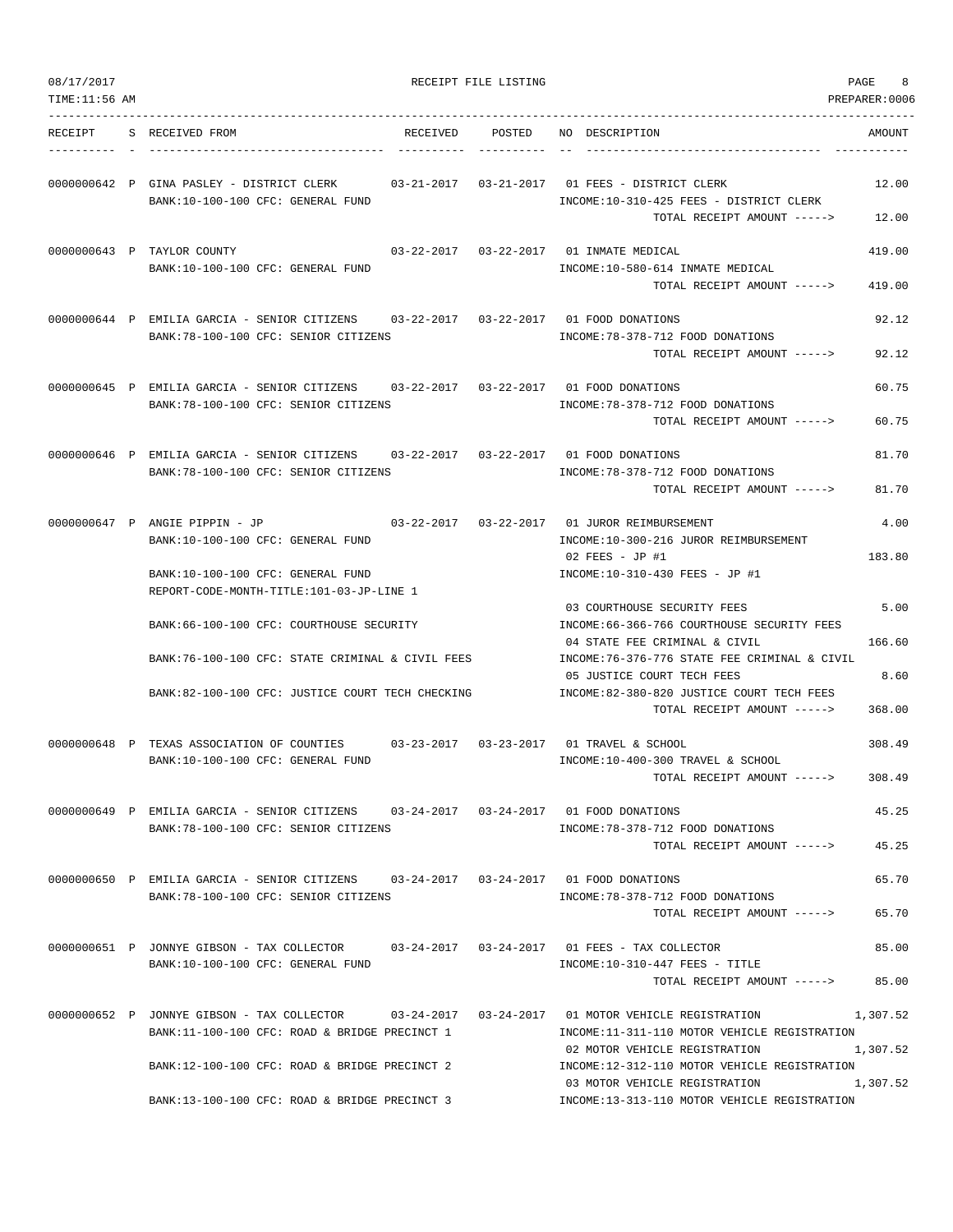## RECEIPT FILE LISTING **EXECUTE A SECURE 19**

TIME:11:56 AM PREPARER:0006 --------------------------------------------------------------------------------------------------------------------------------- RECEIPT S RECEIVED FROM THE RECEIVED POSTED NO DESCRIPTION THE RECEIVED AMOUNT ---------- - ----------------------------------- ---------- ---------- -- ----------------------------------- ----------- 0000000652 Continued 2007.51 Continued 2007.51 BANK:14-100-100 CFC: ROAD & BRIDGE PRECINCT 4 INCOME:14-314-110 MOTOR VEHICLE REGISTRATION 05 FEES - TAX COLLECTOR 1.00 BANK:10-100-100 CFC: GENERAL FUND **INCOME:10-310-445 FEES - TAX COLLECTOR** TOTAL RECEIPT AMOUNT -----> 5,231.07 0000000653 P JONNYE GIBSON - TAX COLLECTOR 03-24-2017 03-24-2017 01 FEES - TAX COLLECTOR 0.50 BANK:10-100-100 CFC: GENERAL FUND INCOME:10-310-445 FEES - TAX COLLECTOR 02 MOTOR VEHICLE REGISTRATION 1,178.59 BANK:11-100-100 CFC: ROAD & BRIDGE PRECINCT 1 INCOME:11-311-110 MOTOR VEHICLE REGISTRATION 03 MOTOR VEHICLE REGISTRATION 1,178.58 BANK:12-100-100 CFC: ROAD & BRIDGE PRECINCT 2 INCOME:12-312-110 MOTOR VEHICLE REGISTRATION 04 MOTOR VEHICLE REGISTRATION 1,178.58 BANK:13-100-100 CFC: ROAD & BRIDGE PRECINCT 3 INCOME:13-313-110 MOTOR VEHICLE REGISTRATION 05 MOTOR VEHICLE REGISTRATION 1.178.58 BANK:14-100-100 CFC: ROAD & BRIDGE PRECINCT 4 INCOME:14-314-110 MOTOR VEHICLE REGISTRATION TOTAL RECEIPT AMOUNT -----> 4,714.83 0000000654 P JONNYE GIBSON - TAX COLLECTOR 03-24-2017 03-24-2017 01 FEES - TAX COLLECTOR 10.00 BANK:10-100-100 CFC: GENERAL FUND INCOME:10-310-447 FEES - TITLE TOTAL RECEIPT AMOUNT -----> 10.00 0000000655 P JONNYE GIBSON - TAX COLLECTOR 03-24-2017 03-24-2017 01 FEES - TAX COLLECTOR 25.00 BANK:10-100-100 CFC: GENERAL FUND INCOME:10-310-447 FEES - TITLE TOTAL RECEIPT AMOUNT -----> 25.00 0000000656 P PAT THOMSON - COUNTY CLERK 03-24-2017 03-24-2017 01 FEES - COUNTY CLERK 686.40 BANK:10-100-100 CFC: GENERAL FUND **INCOME:10-310-410 FEES - COUNTY CLERK** 02 COUNTY CLERK ARCHIVE FEES 380.00 BANK:50-100-100 CFC: COUNTY CLERK ARCHIVES FUND INCOME:50-350-750 COUNTY CLERK ARCHIVE FEES 03 COUNTY CLERK PRESERVATION FEES 380.00 BANK:56-100-100 CFC: COUNTY CLERK PRESERVATION INCOME:56-356-756 COUNTY CLERK PRESERVATION FEES 04 COURTHOUSE SECURITY FEES 38.00 BANK:66-100-100 CFC: COURTHOUSE SECURITY **INCOME:66-366-766 COURTHOUSE SECURITY FEES** 05 PRESERVATION VS HB 1744 6.00 BANK:56-100-100 CFC: COUNTY CLERK PRESERVATION INCOME:56-356-757 PRESERVATION VS HB 1744 06 STATE FEE CRIMINAL & CIVIL 33.60 BANK:76-100-100 CFC: STATE CRIMINAL & CIVIL FEES INCOME:76-376-776 STATE FEE CRIMINAL & CIVIL TOTAL RECEIPT AMOUNT -----> 1,524.00 0000000657 P ANGIE PIPPIN - JP 03-23-2017 03-23-2017 01 JUROR REIMBURSEMENT 4.62 BANK:10-100-100 CFC: GENERAL FUND INCOME:10-300-216 JUROR REIMBURSEMENT 02 FEES - JP #1 351.82 BANK:10-100-100 CFC: GENERAL FUND INCOME:10-310-430 FEES - JP #1 REPORT-CODE-MONTH-TITLE:101-03-JP-LINE 1 03 COURTHOUSE SECURITY FEES 1.16 BANK:66-100-100 CFC: COURTHOUSE SECURITY INCOME:66-366-766 COURTHOUSE SECURITY FEES 04 STATE FEE CRIMINAL & CIVIL 94.08 BANK:76-100-100 CFC: STATE CRIMINAL & CIVIL FEES INCOME:76-376-776 STATE FEE CRIMINAL & CIVIL 05 JUSTICE COURT TECH FEES 5.32 BANK:82-100-100 CFC: JUSTICE COURT TECH CHECKING INCOME:82-380-820 JUSTICE COURT TECH FEES TOTAL RECEIPT AMOUNT  $--- 2$  457.00 0000000658 P ANGIE PIPPIN - JP 03-24-2017 03-24-2017 01 JUROR REIMBURSEMENT 2.90 BANK:10-100-100 CFC: GENERAL FUND INCOME:10-300-216 JUROR REIMBURSEMENT 02 FEES - JP #1 148.92 BANK:10-100-100 CFC: GENERAL FUND INCOME:10-310-430 FEES - JP #1 REPORT-CODE-MONTH-TITLE:101-03-JP-LINE 1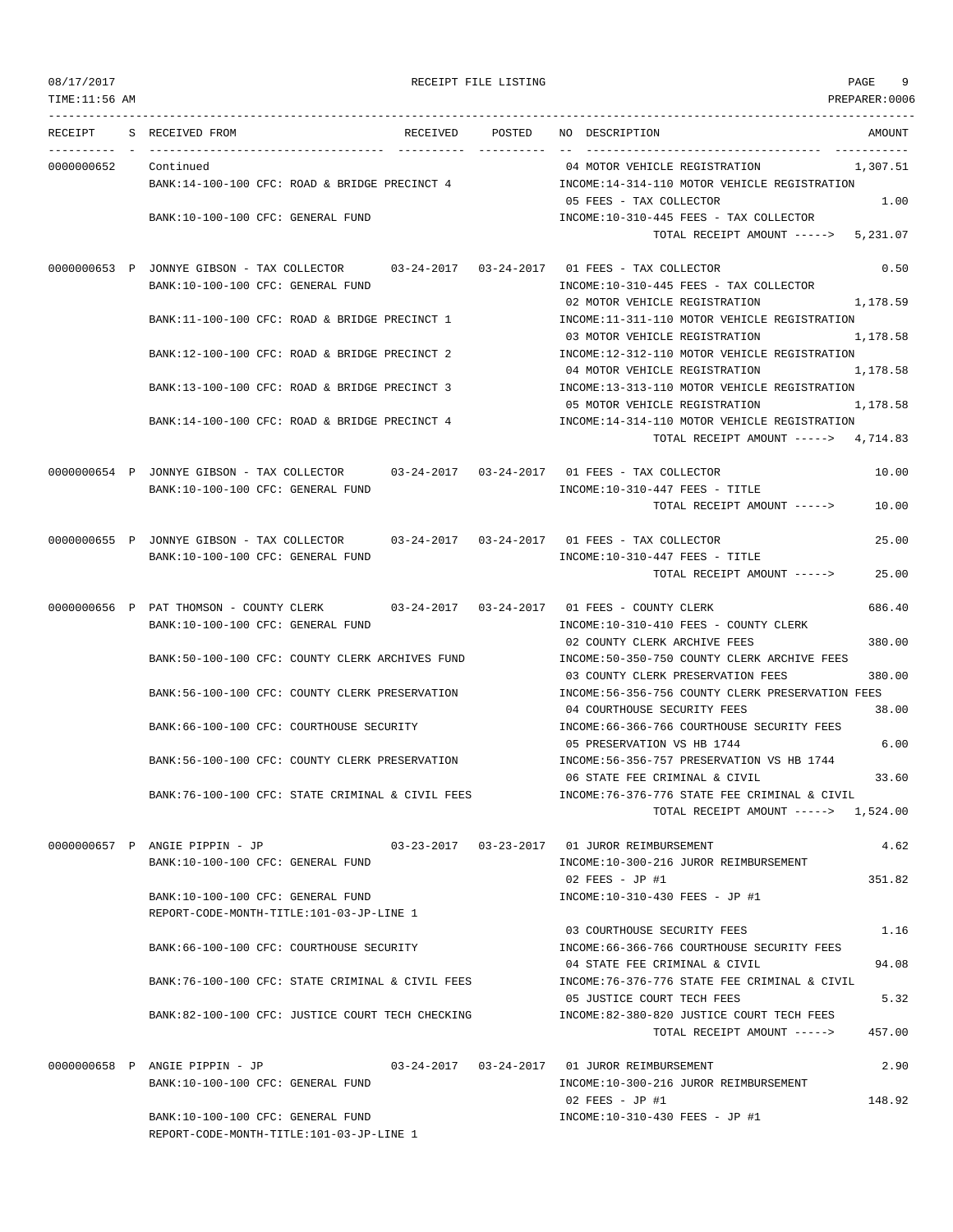08/17/2017 RECEIPT FILE LISTING PAGE 10

TIME:11:56 AM PREPARER:0006 --------------------------------------------------------------------------------------------------------------------------------- RECEIPT S RECEIVED FROM RECEIVED POSTED NO DESCRIPTION AMOUNT ---------- - ----------------------------------- ---------- ---------- -- ----------------------------------- ----------- 0000000658 Continued 03 COURTHOUSE SECURITY FEES 0.73 BANK:66-100-100 CFC: COURTHOUSE SECURITY INCOME:66-366-766 COURTHOUSE SECURITY FEES 04 STATE FEE CRIMINAL & CIVIL 59.11 BANK:76-100-100 CFC: STATE CRIMINAL & CIVIL FEES INCOME:76-376-776 STATE FEE CRIMINAL & CIVIL 05 JUSTICE COURT TECH FEES 3.34 BANK:82-100-100 CFC: JUSTICE COURT TECH CHECKING INCOME:82-380-820 JUSTICE COURT TECH FEES TOTAL RECEIPT AMOUNT -----> 215.00 0000000659 P APPRAISAL DISTRICT - M&O 03-27-2017 03-27-2017 01 ADVALOREM TAXES 9,031.03 BANK:10-100-100 CFC: GENERAL FUND INCOME:10-300-100 ADVALOREM TAXES TOTAL RECEIPT AMOUNT -----> 9,031.03 0000000660 P WASHINGTON NATIONAL 03-27-2017 03-27-2017 01 WASHINGTON NATL PAYABLE 76.40 BANK:10-100-100 CFC: GENERAL FUND INCOME:10-200-260 WASHINGTON NATL PAYABLE TOTAL RECEIPT AMOUNT -----> 76.40 0000000661 P APPRAISAL DISTRICT - I&S 03-27-2017 03-27-2017 01 ADVALOREM TAXES 2,502.70 BANK:10-100-120 INTEREST & SINKING CHECKING  $INCOME:10-300-100$  ADVALOREM TAXES TOTAL RECEIPT AMOUNT -----> 2,502.70 0000000662 P ANGIE PIPPIN - JP 03-27-2017 03-27-2017 01 JUROR REIMBURSEMENT 8.80 BANK:10-100-100 CFC: GENERAL FUND SANK:10-300-216 JUROR REIMBURSEMENT 02 FRES - JP #1 158.25 BANK:10-100-100 CFC: GENERAL FUND INCOME:10-310-430 FEES - JP #1 REPORT-CODE-MONTH-TITLE:101-03-JP-LINE 1 03 COURTHOUSE SECURITY FEES 2.20 BANK:66-100-100 CFC: COURTHOUSE SECURITY INCOME:66-366-766 COURTHOUSE SECURITY FEES 04 STATE FEE CRIMINAL & CIVIL 175.61 BANK:76-100-100 CFC: STATE CRIMINAL & CIVIL FEES INCOME:76-376-776 STATE FEE CRIMINAL & CIVIL 05 JUSTICE COURT TECH FEES 10.14 BANK:82-100-100 CFC: JUSTICE COURT TECH CHECKING INCOME:82-380-820 JUSTICE COURT TECH FEES TOTAL RECEIPT AMOUNT -----> 355.00 0000000663 P APACHE 03-30-2017 03-30-2017 03-30-2017 01 OIL & GAS INCOME 121.40 BANK:10-100-100 CFC: GENERAL FUND INCOME:10-300-204 OIL & GAS INCOME TOTAL RECEIPT AMOUNT -----> 121.40 0000000664 P ANGIE PIPPIN - JP 03-28-2017 03-28-2017 01 JUROR REIMBURSEMENT 4.00 BANK:10-100-100 CFC: GENERAL FUND INCOME:10-300-216 JUROR REIMBURSEMENT  $02$  FEES - JP #1 143.90 BANK:10-100-100 CFC: GENERAL FUND INCOME:10-310-430 FEES - JP #1 REPORT-CODE-MONTH-TITLE:101-03-JP-LINE 1 03 COURTHOUSE SECURITY FEES 1.00 BANK:66-100-100 CFC: COURTHOUSE SECURITY INCOME:66-366-766 COURTHOUSE SECURITY FEES 04 STATE FEE CRIMINAL & CIVIL 6 (1994) 81.50 BANK:76-100-100 CFC: STATE CRIMINAL & CIVIL FEES INCOME:76-376-776 STATE FEE CRIMINAL & CIVIL 05 JUSTICE COURT TECH FEES 4.60 BANK:82-100-100 CFC: JUSTICE COURT TECH CHECKING INCOME:82-380-820 JUSTICE COURT TECH FEES TOTAL RECEIPT AMOUNT -----> 235.00 0000000665 P ANGIE PIPPIN - JP 03-29-2017 03-29-2017 01 JUROR REIMBURSEMENT 0.48 BANK:10-100-100 CFC: GENERAL FUND **INCOME:10-300-216 JUROR REIMBURSEMENT** 02 FEES - JP #1 2.72 BANK:10-100-100 CFC: GENERAL FUND INCOME:10-310-430 FEES - JP #1 REPORT-CODE-MONTH-TITLE:101-03-JP-LINE 1 03 COURTHOUSE SECURITY FEES 0.12

BANK:66-100-100 CFC: COURTHOUSE SECURITY INCOME:66-366-766 COURTHOUSE SECURITY FEES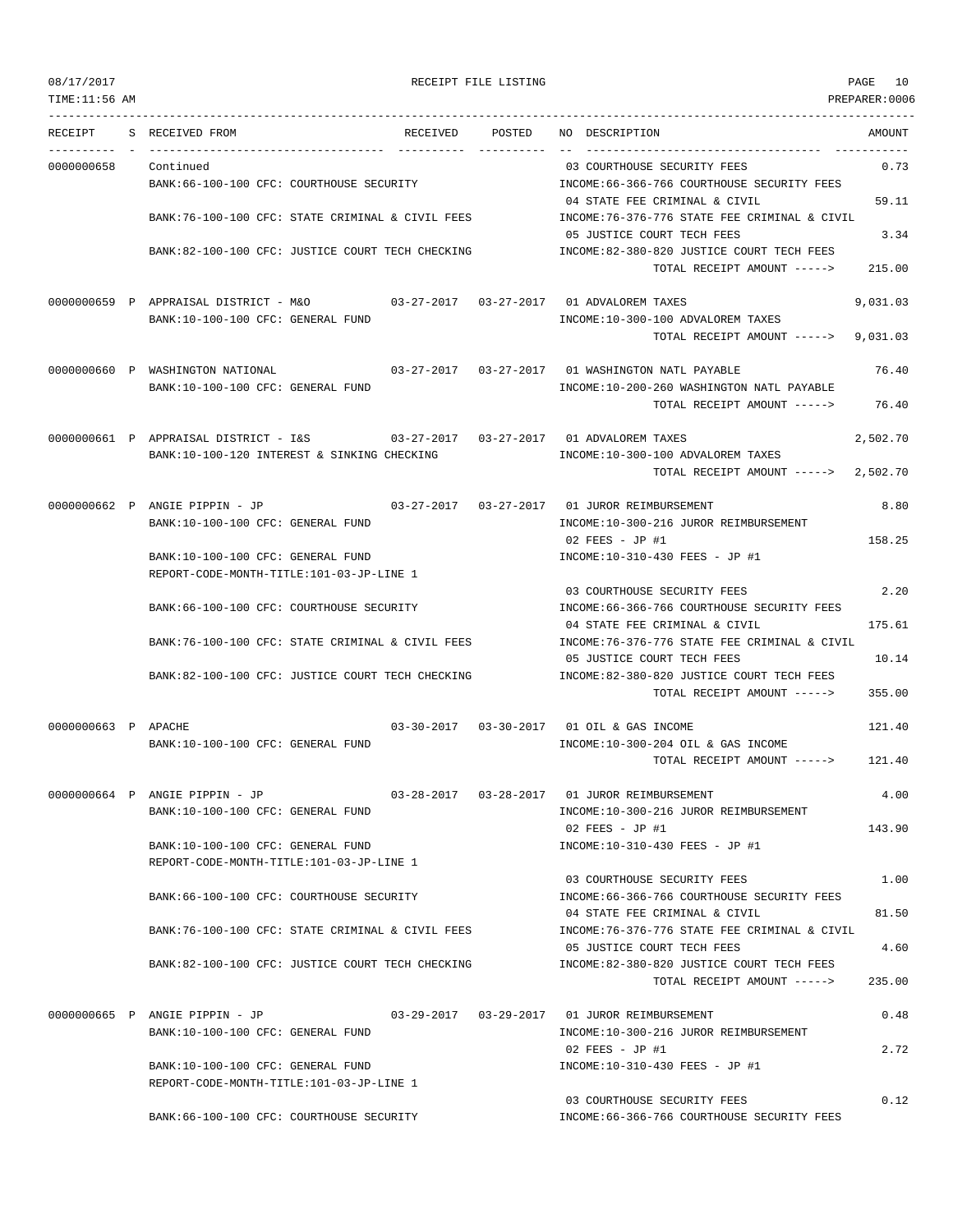| TIME: 11:56 AM<br>PREPARER: 0006<br>RECEIPT<br>S RECEIVED FROM<br>POSTED<br>NO DESCRIPTION<br>AMOUNT<br>RECEIVED<br>0000000665<br>Continued<br>04 STATE FEE CRIMINAL & CIVIL<br>6.10<br>INCOME: 76-376-776 STATE FEE CRIMINAL & CIVIL<br>BANK:76-100-100 CFC: STATE CRIMINAL & CIVIL FEES<br>05 JUSTICE COURT TECH FEES<br>0.58<br>BANK:82-100-100 CFC: JUSTICE COURT TECH CHECKING<br>INCOME:82-380-820 JUSTICE COURT TECH FEES<br>TOTAL RECEIPT AMOUNT -----><br>10.00<br>0000000666 P ANGIE PIPPIN - JP<br>$03 - 31 - 2017$ $03 - 31 - 2017$<br>01 JUROR REIMBURSEMENT<br>13.12<br>BANK:10-100-100 CFC: GENERAL FUND<br>INCOME:10-300-216 JUROR REIMBURSEMENT<br>350.38<br>02 FEES - JP #1<br>BANK:10-100-100 CFC: GENERAL FUND<br>INCOME:10-310-430 FEES - JP #1<br>REPORT-CODE-MONTH-TITLE:101-03-JP-LINE 1<br>3.28<br>03 COURTHOUSE SECURITY FEES<br>BANK:66-100-100 CFC: COURTHOUSE SECURITY<br>INCOME: 66-366-766 COURTHOUSE SECURITY FEES<br>4.21<br>04 FEES - JP #1<br>BANK:10-100-100 CFC: GENERAL FUND<br>INCOME:10-310-430 FEES - JP #1<br>05 STATE FEE CRIMINAL & CIVIL<br>8.84<br>BANK:76-100-100 CFC: STATE CRIMINAL & CIVIL FEES<br>INCOME:76-376-776 STATE FEE CRIMINAL & CIVIL<br>06 JUSTICE COURT TECH FEES<br>15.17<br>BANK:82-100-100 CFC: JUSTICE COURT TECH CHECKING<br>INCOME:82-380-820 JUSTICE COURT TECH FEES<br>395.00<br>TOTAL RECEIPT AMOUNT -----><br>0000000667 P TEXAS ASSOCIATION OF COUNTIES 03-31-2017 03-31-2017 01 TRAVEL/SCHOOL/TUITIONS/DUES<br>534.44<br>BANK:10-100-100 CFC: GENERAL FUND<br>INCOME:10-490-300 TRAVEL/SCHOOL/TUITIONS/DUES<br>TOTAL RECEIPT AMOUNT -----><br>534.44<br>0000000668 P STERLING COMMISSARY<br>5.01<br>BANK:39-100-170 COMMISSARY CHECKING<br>INCOME: 39-300-110 REVENUE COMMISSARY<br>5.01<br>TOTAL RECEIPT AMOUNT -----><br>0000000669 P PAT THOMSON - COUNTY CLERK<br>88.00<br>BANK:10-100-100 CFC: GENERAL FUND<br>INCOME:10-310-410 FEES - COUNTY CLERK<br>TOTAL RECEIPT AMOUNT -----><br>88.00<br>0000000670 P GINA PASLEY - DISTRICT CLERK<br>03-24-2017<br>03-24-2017 01 FEES - COUNTY & DISTRICT COURT<br>10.00<br>BANK:10-100-100 CFC: GENERAL FUND<br>INCOME:10-310-425 FEES - DISTRICT CLERK<br>02 FEES - DISTRICT CLERK<br>168.00<br>BANK:10-100-100 CFC: GENERAL FUND<br>INCOME:10-310-425 FEES - DISTRICT CLERK<br>50.00<br>03 FEES - SHERIFF<br>BANK:10-100-100 CFC: GENERAL FUND<br>INCOME:10-310-455 FEES - SHERIFF<br>2.00<br>04 FEES - DISTRICT CLERK<br>INCOME:10-310-425 FEES - DISTRICT CLERK<br>BANK:10-100-100 CFC: GENERAL FUND<br>05 DIST COURT REC TECH FEES<br>10.00<br>BANK:36-100-100 CFC: DIST COURT RECORDS TECH FUND<br>INCOME: 36-336-736 DIST COURT REC TECH FEES<br>5.00<br>06 COURTHOUSE SECURITY FEES<br>INCOME:66-366-766 COURTHOUSE SECURITY FEES<br>BANK:66-100-100 CFC: COURTHOUSE SECURITY<br>07 COUNTY PRESERVATION FEES<br>5.00<br>INCOME: 68-368-768 COUNTY PRESERVATION FEES<br>BANK:68-100-100 CFC: COUNTY PRESERVATION<br>5.00<br>08 STATE FEE CRIMINAL & CIVIL<br>BANK:76-100-100 CFC: STATE CRIMINAL & CIVIL FEES<br>INCOME: 76-376-776 STATE FEE CRIMINAL & CIVIL<br>255.00<br>TOTAL RECEIPT AMOUNT -----><br>0000000671 P GINA PASLEY - DISTRICT CLERK 03-31-2017 03-31-2017 01 FEES - DISTRICT CLERK<br>16.00<br>BANK:10-100-100 CFC: GENERAL FUND<br>INCOME:10-310-425 FEES - DISTRICT CLERK<br>16.00<br>TOTAL RECEIPT AMOUNT -----><br>0000000672 P TEXAS COMPTROLLER OF PUBLIC ACCOUNT 03-07-2017 03-07-2017 01 SUPPLEMENT - COUNTY JUDGE<br>5,050.00<br>BANK:10-100-100 CFC: GENERAL FUND<br>INCOME:10-320-405 SUPPLEMENT - COUNTY JUDGE<br>TOTAL RECEIPT AMOUNT $--- 5,050.00$ | 08/17/2017 |  | RECEIPT FILE LISTING | PAGE<br>11 |
|-------------------------------------------------------------------------------------------------------------------------------------------------------------------------------------------------------------------------------------------------------------------------------------------------------------------------------------------------------------------------------------------------------------------------------------------------------------------------------------------------------------------------------------------------------------------------------------------------------------------------------------------------------------------------------------------------------------------------------------------------------------------------------------------------------------------------------------------------------------------------------------------------------------------------------------------------------------------------------------------------------------------------------------------------------------------------------------------------------------------------------------------------------------------------------------------------------------------------------------------------------------------------------------------------------------------------------------------------------------------------------------------------------------------------------------------------------------------------------------------------------------------------------------------------------------------------------------------------------------------------------------------------------------------------------------------------------------------------------------------------------------------------------------------------------------------------------------------------------------------------------------------------------------------------------------------------------------------------------------------------------------------------------------------------------------------------------------------------------------------------------------------------------------------------------------------------------------------------------------------------------------------------------------------------------------------------------------------------------------------------------------------------------------------------------------------------------------------------------------------------------------------------------------------------------------------------------------------------------------------------------------------------------------------------------------------------------------------------------------------------------------------------------------------------------------------------------------------------------------------------------------------------------------------------------------------------------------------------------------------------------------------------------------------------------------------------------------------------------------------------------------------------------------------------------------------------------------------------------------------------------------------------------------------------------------------------------------------------------------------------------------------------------------------------------------------------------------------------------------------------------------------------------------------------------------------------------------------------------------------|------------|--|----------------------|------------|
|                                                                                                                                                                                                                                                                                                                                                                                                                                                                                                                                                                                                                                                                                                                                                                                                                                                                                                                                                                                                                                                                                                                                                                                                                                                                                                                                                                                                                                                                                                                                                                                                                                                                                                                                                                                                                                                                                                                                                                                                                                                                                                                                                                                                                                                                                                                                                                                                                                                                                                                                                                                                                                                                                                                                                                                                                                                                                                                                                                                                                                                                                                                                                                                                                                                                                                                                                                                                                                                                                                                                                                                                                   |            |  |                      |            |
|                                                                                                                                                                                                                                                                                                                                                                                                                                                                                                                                                                                                                                                                                                                                                                                                                                                                                                                                                                                                                                                                                                                                                                                                                                                                                                                                                                                                                                                                                                                                                                                                                                                                                                                                                                                                                                                                                                                                                                                                                                                                                                                                                                                                                                                                                                                                                                                                                                                                                                                                                                                                                                                                                                                                                                                                                                                                                                                                                                                                                                                                                                                                                                                                                                                                                                                                                                                                                                                                                                                                                                                                                   |            |  |                      |            |
|                                                                                                                                                                                                                                                                                                                                                                                                                                                                                                                                                                                                                                                                                                                                                                                                                                                                                                                                                                                                                                                                                                                                                                                                                                                                                                                                                                                                                                                                                                                                                                                                                                                                                                                                                                                                                                                                                                                                                                                                                                                                                                                                                                                                                                                                                                                                                                                                                                                                                                                                                                                                                                                                                                                                                                                                                                                                                                                                                                                                                                                                                                                                                                                                                                                                                                                                                                                                                                                                                                                                                                                                                   |            |  |                      |            |
|                                                                                                                                                                                                                                                                                                                                                                                                                                                                                                                                                                                                                                                                                                                                                                                                                                                                                                                                                                                                                                                                                                                                                                                                                                                                                                                                                                                                                                                                                                                                                                                                                                                                                                                                                                                                                                                                                                                                                                                                                                                                                                                                                                                                                                                                                                                                                                                                                                                                                                                                                                                                                                                                                                                                                                                                                                                                                                                                                                                                                                                                                                                                                                                                                                                                                                                                                                                                                                                                                                                                                                                                                   |            |  |                      |            |
|                                                                                                                                                                                                                                                                                                                                                                                                                                                                                                                                                                                                                                                                                                                                                                                                                                                                                                                                                                                                                                                                                                                                                                                                                                                                                                                                                                                                                                                                                                                                                                                                                                                                                                                                                                                                                                                                                                                                                                                                                                                                                                                                                                                                                                                                                                                                                                                                                                                                                                                                                                                                                                                                                                                                                                                                                                                                                                                                                                                                                                                                                                                                                                                                                                                                                                                                                                                                                                                                                                                                                                                                                   |            |  |                      |            |
|                                                                                                                                                                                                                                                                                                                                                                                                                                                                                                                                                                                                                                                                                                                                                                                                                                                                                                                                                                                                                                                                                                                                                                                                                                                                                                                                                                                                                                                                                                                                                                                                                                                                                                                                                                                                                                                                                                                                                                                                                                                                                                                                                                                                                                                                                                                                                                                                                                                                                                                                                                                                                                                                                                                                                                                                                                                                                                                                                                                                                                                                                                                                                                                                                                                                                                                                                                                                                                                                                                                                                                                                                   |            |  |                      |            |
|                                                                                                                                                                                                                                                                                                                                                                                                                                                                                                                                                                                                                                                                                                                                                                                                                                                                                                                                                                                                                                                                                                                                                                                                                                                                                                                                                                                                                                                                                                                                                                                                                                                                                                                                                                                                                                                                                                                                                                                                                                                                                                                                                                                                                                                                                                                                                                                                                                                                                                                                                                                                                                                                                                                                                                                                                                                                                                                                                                                                                                                                                                                                                                                                                                                                                                                                                                                                                                                                                                                                                                                                                   |            |  |                      |            |
|                                                                                                                                                                                                                                                                                                                                                                                                                                                                                                                                                                                                                                                                                                                                                                                                                                                                                                                                                                                                                                                                                                                                                                                                                                                                                                                                                                                                                                                                                                                                                                                                                                                                                                                                                                                                                                                                                                                                                                                                                                                                                                                                                                                                                                                                                                                                                                                                                                                                                                                                                                                                                                                                                                                                                                                                                                                                                                                                                                                                                                                                                                                                                                                                                                                                                                                                                                                                                                                                                                                                                                                                                   |            |  |                      |            |
|                                                                                                                                                                                                                                                                                                                                                                                                                                                                                                                                                                                                                                                                                                                                                                                                                                                                                                                                                                                                                                                                                                                                                                                                                                                                                                                                                                                                                                                                                                                                                                                                                                                                                                                                                                                                                                                                                                                                                                                                                                                                                                                                                                                                                                                                                                                                                                                                                                                                                                                                                                                                                                                                                                                                                                                                                                                                                                                                                                                                                                                                                                                                                                                                                                                                                                                                                                                                                                                                                                                                                                                                                   |            |  |                      |            |
|                                                                                                                                                                                                                                                                                                                                                                                                                                                                                                                                                                                                                                                                                                                                                                                                                                                                                                                                                                                                                                                                                                                                                                                                                                                                                                                                                                                                                                                                                                                                                                                                                                                                                                                                                                                                                                                                                                                                                                                                                                                                                                                                                                                                                                                                                                                                                                                                                                                                                                                                                                                                                                                                                                                                                                                                                                                                                                                                                                                                                                                                                                                                                                                                                                                                                                                                                                                                                                                                                                                                                                                                                   |            |  |                      |            |
|                                                                                                                                                                                                                                                                                                                                                                                                                                                                                                                                                                                                                                                                                                                                                                                                                                                                                                                                                                                                                                                                                                                                                                                                                                                                                                                                                                                                                                                                                                                                                                                                                                                                                                                                                                                                                                                                                                                                                                                                                                                                                                                                                                                                                                                                                                                                                                                                                                                                                                                                                                                                                                                                                                                                                                                                                                                                                                                                                                                                                                                                                                                                                                                                                                                                                                                                                                                                                                                                                                                                                                                                                   |            |  |                      |            |
|                                                                                                                                                                                                                                                                                                                                                                                                                                                                                                                                                                                                                                                                                                                                                                                                                                                                                                                                                                                                                                                                                                                                                                                                                                                                                                                                                                                                                                                                                                                                                                                                                                                                                                                                                                                                                                                                                                                                                                                                                                                                                                                                                                                                                                                                                                                                                                                                                                                                                                                                                                                                                                                                                                                                                                                                                                                                                                                                                                                                                                                                                                                                                                                                                                                                                                                                                                                                                                                                                                                                                                                                                   |            |  |                      |            |
|                                                                                                                                                                                                                                                                                                                                                                                                                                                                                                                                                                                                                                                                                                                                                                                                                                                                                                                                                                                                                                                                                                                                                                                                                                                                                                                                                                                                                                                                                                                                                                                                                                                                                                                                                                                                                                                                                                                                                                                                                                                                                                                                                                                                                                                                                                                                                                                                                                                                                                                                                                                                                                                                                                                                                                                                                                                                                                                                                                                                                                                                                                                                                                                                                                                                                                                                                                                                                                                                                                                                                                                                                   |            |  |                      |            |
|                                                                                                                                                                                                                                                                                                                                                                                                                                                                                                                                                                                                                                                                                                                                                                                                                                                                                                                                                                                                                                                                                                                                                                                                                                                                                                                                                                                                                                                                                                                                                                                                                                                                                                                                                                                                                                                                                                                                                                                                                                                                                                                                                                                                                                                                                                                                                                                                                                                                                                                                                                                                                                                                                                                                                                                                                                                                                                                                                                                                                                                                                                                                                                                                                                                                                                                                                                                                                                                                                                                                                                                                                   |            |  |                      |            |
|                                                                                                                                                                                                                                                                                                                                                                                                                                                                                                                                                                                                                                                                                                                                                                                                                                                                                                                                                                                                                                                                                                                                                                                                                                                                                                                                                                                                                                                                                                                                                                                                                                                                                                                                                                                                                                                                                                                                                                                                                                                                                                                                                                                                                                                                                                                                                                                                                                                                                                                                                                                                                                                                                                                                                                                                                                                                                                                                                                                                                                                                                                                                                                                                                                                                                                                                                                                                                                                                                                                                                                                                                   |            |  |                      |            |
|                                                                                                                                                                                                                                                                                                                                                                                                                                                                                                                                                                                                                                                                                                                                                                                                                                                                                                                                                                                                                                                                                                                                                                                                                                                                                                                                                                                                                                                                                                                                                                                                                                                                                                                                                                                                                                                                                                                                                                                                                                                                                                                                                                                                                                                                                                                                                                                                                                                                                                                                                                                                                                                                                                                                                                                                                                                                                                                                                                                                                                                                                                                                                                                                                                                                                                                                                                                                                                                                                                                                                                                                                   |            |  |                      |            |
|                                                                                                                                                                                                                                                                                                                                                                                                                                                                                                                                                                                                                                                                                                                                                                                                                                                                                                                                                                                                                                                                                                                                                                                                                                                                                                                                                                                                                                                                                                                                                                                                                                                                                                                                                                                                                                                                                                                                                                                                                                                                                                                                                                                                                                                                                                                                                                                                                                                                                                                                                                                                                                                                                                                                                                                                                                                                                                                                                                                                                                                                                                                                                                                                                                                                                                                                                                                                                                                                                                                                                                                                                   |            |  |                      |            |
|                                                                                                                                                                                                                                                                                                                                                                                                                                                                                                                                                                                                                                                                                                                                                                                                                                                                                                                                                                                                                                                                                                                                                                                                                                                                                                                                                                                                                                                                                                                                                                                                                                                                                                                                                                                                                                                                                                                                                                                                                                                                                                                                                                                                                                                                                                                                                                                                                                                                                                                                                                                                                                                                                                                                                                                                                                                                                                                                                                                                                                                                                                                                                                                                                                                                                                                                                                                                                                                                                                                                                                                                                   |            |  |                      |            |
|                                                                                                                                                                                                                                                                                                                                                                                                                                                                                                                                                                                                                                                                                                                                                                                                                                                                                                                                                                                                                                                                                                                                                                                                                                                                                                                                                                                                                                                                                                                                                                                                                                                                                                                                                                                                                                                                                                                                                                                                                                                                                                                                                                                                                                                                                                                                                                                                                                                                                                                                                                                                                                                                                                                                                                                                                                                                                                                                                                                                                                                                                                                                                                                                                                                                                                                                                                                                                                                                                                                                                                                                                   |            |  |                      |            |
|                                                                                                                                                                                                                                                                                                                                                                                                                                                                                                                                                                                                                                                                                                                                                                                                                                                                                                                                                                                                                                                                                                                                                                                                                                                                                                                                                                                                                                                                                                                                                                                                                                                                                                                                                                                                                                                                                                                                                                                                                                                                                                                                                                                                                                                                                                                                                                                                                                                                                                                                                                                                                                                                                                                                                                                                                                                                                                                                                                                                                                                                                                                                                                                                                                                                                                                                                                                                                                                                                                                                                                                                                   |            |  |                      |            |
|                                                                                                                                                                                                                                                                                                                                                                                                                                                                                                                                                                                                                                                                                                                                                                                                                                                                                                                                                                                                                                                                                                                                                                                                                                                                                                                                                                                                                                                                                                                                                                                                                                                                                                                                                                                                                                                                                                                                                                                                                                                                                                                                                                                                                                                                                                                                                                                                                                                                                                                                                                                                                                                                                                                                                                                                                                                                                                                                                                                                                                                                                                                                                                                                                                                                                                                                                                                                                                                                                                                                                                                                                   |            |  |                      |            |
|                                                                                                                                                                                                                                                                                                                                                                                                                                                                                                                                                                                                                                                                                                                                                                                                                                                                                                                                                                                                                                                                                                                                                                                                                                                                                                                                                                                                                                                                                                                                                                                                                                                                                                                                                                                                                                                                                                                                                                                                                                                                                                                                                                                                                                                                                                                                                                                                                                                                                                                                                                                                                                                                                                                                                                                                                                                                                                                                                                                                                                                                                                                                                                                                                                                                                                                                                                                                                                                                                                                                                                                                                   |            |  |                      |            |
|                                                                                                                                                                                                                                                                                                                                                                                                                                                                                                                                                                                                                                                                                                                                                                                                                                                                                                                                                                                                                                                                                                                                                                                                                                                                                                                                                                                                                                                                                                                                                                                                                                                                                                                                                                                                                                                                                                                                                                                                                                                                                                                                                                                                                                                                                                                                                                                                                                                                                                                                                                                                                                                                                                                                                                                                                                                                                                                                                                                                                                                                                                                                                                                                                                                                                                                                                                                                                                                                                                                                                                                                                   |            |  |                      |            |
|                                                                                                                                                                                                                                                                                                                                                                                                                                                                                                                                                                                                                                                                                                                                                                                                                                                                                                                                                                                                                                                                                                                                                                                                                                                                                                                                                                                                                                                                                                                                                                                                                                                                                                                                                                                                                                                                                                                                                                                                                                                                                                                                                                                                                                                                                                                                                                                                                                                                                                                                                                                                                                                                                                                                                                                                                                                                                                                                                                                                                                                                                                                                                                                                                                                                                                                                                                                                                                                                                                                                                                                                                   |            |  |                      |            |
|                                                                                                                                                                                                                                                                                                                                                                                                                                                                                                                                                                                                                                                                                                                                                                                                                                                                                                                                                                                                                                                                                                                                                                                                                                                                                                                                                                                                                                                                                                                                                                                                                                                                                                                                                                                                                                                                                                                                                                                                                                                                                                                                                                                                                                                                                                                                                                                                                                                                                                                                                                                                                                                                                                                                                                                                                                                                                                                                                                                                                                                                                                                                                                                                                                                                                                                                                                                                                                                                                                                                                                                                                   |            |  |                      |            |
|                                                                                                                                                                                                                                                                                                                                                                                                                                                                                                                                                                                                                                                                                                                                                                                                                                                                                                                                                                                                                                                                                                                                                                                                                                                                                                                                                                                                                                                                                                                                                                                                                                                                                                                                                                                                                                                                                                                                                                                                                                                                                                                                                                                                                                                                                                                                                                                                                                                                                                                                                                                                                                                                                                                                                                                                                                                                                                                                                                                                                                                                                                                                                                                                                                                                                                                                                                                                                                                                                                                                                                                                                   |            |  |                      |            |
|                                                                                                                                                                                                                                                                                                                                                                                                                                                                                                                                                                                                                                                                                                                                                                                                                                                                                                                                                                                                                                                                                                                                                                                                                                                                                                                                                                                                                                                                                                                                                                                                                                                                                                                                                                                                                                                                                                                                                                                                                                                                                                                                                                                                                                                                                                                                                                                                                                                                                                                                                                                                                                                                                                                                                                                                                                                                                                                                                                                                                                                                                                                                                                                                                                                                                                                                                                                                                                                                                                                                                                                                                   |            |  |                      |            |
|                                                                                                                                                                                                                                                                                                                                                                                                                                                                                                                                                                                                                                                                                                                                                                                                                                                                                                                                                                                                                                                                                                                                                                                                                                                                                                                                                                                                                                                                                                                                                                                                                                                                                                                                                                                                                                                                                                                                                                                                                                                                                                                                                                                                                                                                                                                                                                                                                                                                                                                                                                                                                                                                                                                                                                                                                                                                                                                                                                                                                                                                                                                                                                                                                                                                                                                                                                                                                                                                                                                                                                                                                   |            |  |                      |            |
|                                                                                                                                                                                                                                                                                                                                                                                                                                                                                                                                                                                                                                                                                                                                                                                                                                                                                                                                                                                                                                                                                                                                                                                                                                                                                                                                                                                                                                                                                                                                                                                                                                                                                                                                                                                                                                                                                                                                                                                                                                                                                                                                                                                                                                                                                                                                                                                                                                                                                                                                                                                                                                                                                                                                                                                                                                                                                                                                                                                                                                                                                                                                                                                                                                                                                                                                                                                                                                                                                                                                                                                                                   |            |  |                      |            |
|                                                                                                                                                                                                                                                                                                                                                                                                                                                                                                                                                                                                                                                                                                                                                                                                                                                                                                                                                                                                                                                                                                                                                                                                                                                                                                                                                                                                                                                                                                                                                                                                                                                                                                                                                                                                                                                                                                                                                                                                                                                                                                                                                                                                                                                                                                                                                                                                                                                                                                                                                                                                                                                                                                                                                                                                                                                                                                                                                                                                                                                                                                                                                                                                                                                                                                                                                                                                                                                                                                                                                                                                                   |            |  |                      |            |
|                                                                                                                                                                                                                                                                                                                                                                                                                                                                                                                                                                                                                                                                                                                                                                                                                                                                                                                                                                                                                                                                                                                                                                                                                                                                                                                                                                                                                                                                                                                                                                                                                                                                                                                                                                                                                                                                                                                                                                                                                                                                                                                                                                                                                                                                                                                                                                                                                                                                                                                                                                                                                                                                                                                                                                                                                                                                                                                                                                                                                                                                                                                                                                                                                                                                                                                                                                                                                                                                                                                                                                                                                   |            |  |                      |            |
|                                                                                                                                                                                                                                                                                                                                                                                                                                                                                                                                                                                                                                                                                                                                                                                                                                                                                                                                                                                                                                                                                                                                                                                                                                                                                                                                                                                                                                                                                                                                                                                                                                                                                                                                                                                                                                                                                                                                                                                                                                                                                                                                                                                                                                                                                                                                                                                                                                                                                                                                                                                                                                                                                                                                                                                                                                                                                                                                                                                                                                                                                                                                                                                                                                                                                                                                                                                                                                                                                                                                                                                                                   |            |  |                      |            |
|                                                                                                                                                                                                                                                                                                                                                                                                                                                                                                                                                                                                                                                                                                                                                                                                                                                                                                                                                                                                                                                                                                                                                                                                                                                                                                                                                                                                                                                                                                                                                                                                                                                                                                                                                                                                                                                                                                                                                                                                                                                                                                                                                                                                                                                                                                                                                                                                                                                                                                                                                                                                                                                                                                                                                                                                                                                                                                                                                                                                                                                                                                                                                                                                                                                                                                                                                                                                                                                                                                                                                                                                                   |            |  |                      |            |
|                                                                                                                                                                                                                                                                                                                                                                                                                                                                                                                                                                                                                                                                                                                                                                                                                                                                                                                                                                                                                                                                                                                                                                                                                                                                                                                                                                                                                                                                                                                                                                                                                                                                                                                                                                                                                                                                                                                                                                                                                                                                                                                                                                                                                                                                                                                                                                                                                                                                                                                                                                                                                                                                                                                                                                                                                                                                                                                                                                                                                                                                                                                                                                                                                                                                                                                                                                                                                                                                                                                                                                                                                   |            |  |                      |            |
|                                                                                                                                                                                                                                                                                                                                                                                                                                                                                                                                                                                                                                                                                                                                                                                                                                                                                                                                                                                                                                                                                                                                                                                                                                                                                                                                                                                                                                                                                                                                                                                                                                                                                                                                                                                                                                                                                                                                                                                                                                                                                                                                                                                                                                                                                                                                                                                                                                                                                                                                                                                                                                                                                                                                                                                                                                                                                                                                                                                                                                                                                                                                                                                                                                                                                                                                                                                                                                                                                                                                                                                                                   |            |  |                      |            |
|                                                                                                                                                                                                                                                                                                                                                                                                                                                                                                                                                                                                                                                                                                                                                                                                                                                                                                                                                                                                                                                                                                                                                                                                                                                                                                                                                                                                                                                                                                                                                                                                                                                                                                                                                                                                                                                                                                                                                                                                                                                                                                                                                                                                                                                                                                                                                                                                                                                                                                                                                                                                                                                                                                                                                                                                                                                                                                                                                                                                                                                                                                                                                                                                                                                                                                                                                                                                                                                                                                                                                                                                                   |            |  |                      |            |
|                                                                                                                                                                                                                                                                                                                                                                                                                                                                                                                                                                                                                                                                                                                                                                                                                                                                                                                                                                                                                                                                                                                                                                                                                                                                                                                                                                                                                                                                                                                                                                                                                                                                                                                                                                                                                                                                                                                                                                                                                                                                                                                                                                                                                                                                                                                                                                                                                                                                                                                                                                                                                                                                                                                                                                                                                                                                                                                                                                                                                                                                                                                                                                                                                                                                                                                                                                                                                                                                                                                                                                                                                   |            |  |                      |            |
|                                                                                                                                                                                                                                                                                                                                                                                                                                                                                                                                                                                                                                                                                                                                                                                                                                                                                                                                                                                                                                                                                                                                                                                                                                                                                                                                                                                                                                                                                                                                                                                                                                                                                                                                                                                                                                                                                                                                                                                                                                                                                                                                                                                                                                                                                                                                                                                                                                                                                                                                                                                                                                                                                                                                                                                                                                                                                                                                                                                                                                                                                                                                                                                                                                                                                                                                                                                                                                                                                                                                                                                                                   |            |  |                      |            |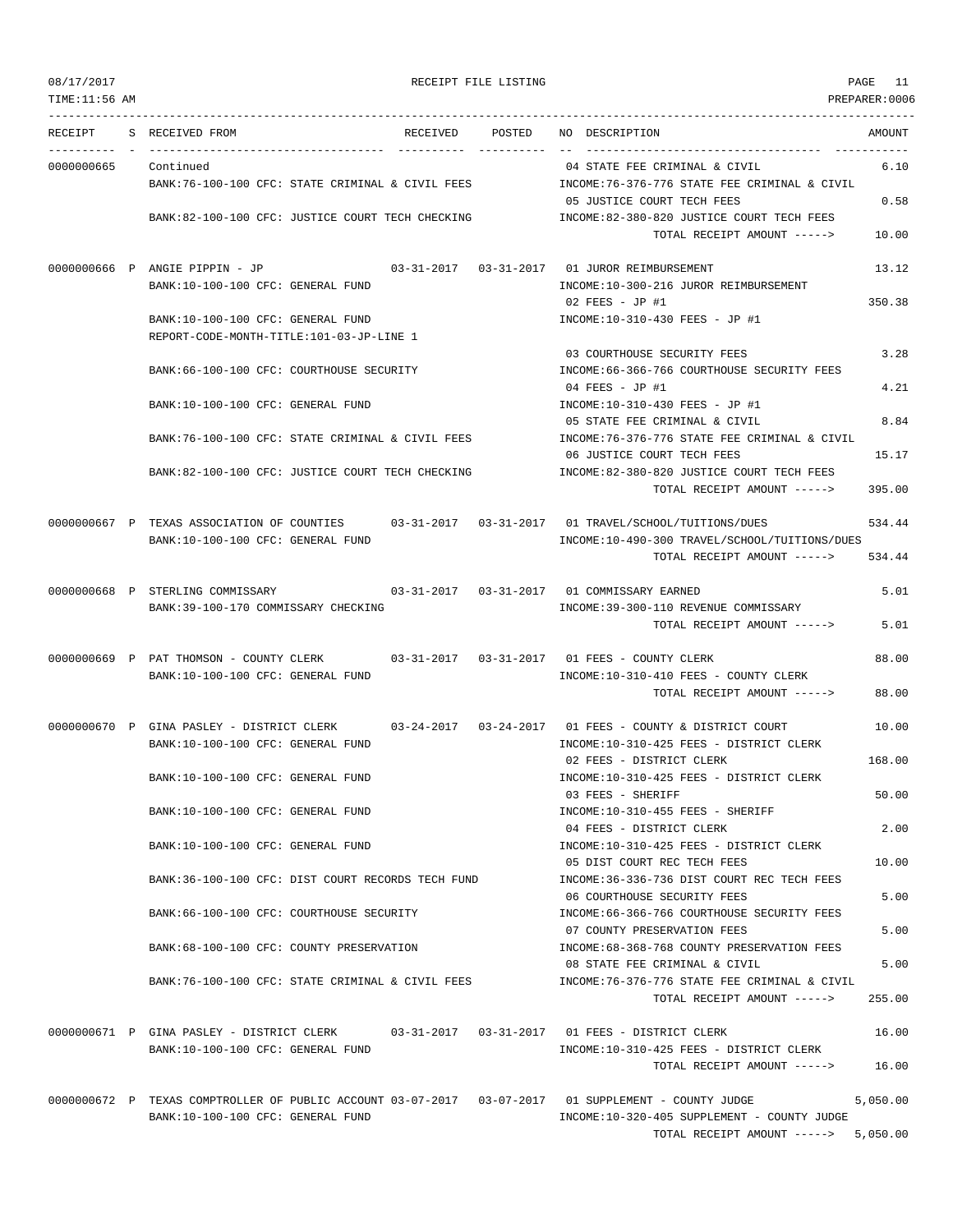| 08/17/2017<br>TIME:11:56 AM |                                                                                                                                                       | RECEIPT FILE LISTING | PAGE 12<br>PREPARER:0006                                                                                                               |
|-----------------------------|-------------------------------------------------------------------------------------------------------------------------------------------------------|----------------------|----------------------------------------------------------------------------------------------------------------------------------------|
| RECEIPT                     | S RECEIVED FROM<br>RECEIVED                                                                                                                           | POSTED               | NO DESCRIPTION<br>AMOUNT                                                                                                               |
|                             |                                                                                                                                                       |                      |                                                                                                                                        |
|                             | 0000000673 P MMA - BANK INTEREST<br>BANK:10-100-130 MONEY MARKET CHECKING                                                                             |                      | 03-30-2017  03-30-2017  01 MONEY MARKET CHECKING<br>30.37<br>INCOME:10-300-180 INTEREST EARNED<br>TOTAL RECEIPT AMOUNT -----><br>30.37 |
|                             | 0000000674 P FEMA INTEREST                                                                                                                            |                      | 03-31-2017  03-31-2017  01 FEMA INTEREST EARNED<br>2.82                                                                                |
|                             | BANK: 38-100-160 FEMA CHECKING                                                                                                                        |                      | INCOME: 38-300-150 FEMA INTEREST EARNED<br>2.82<br>TOTAL RECEIPT AMOUNT ----->                                                         |
|                             | 0000000675 P GRANT INTEREST<br>BANK:10-100-140 GRANT FUND CHECKING                                                                                    |                      | 03-31-2017  03-31-2017  01 INTEREST EARNED<br>0.51<br>INCOME:10-300-180 INTEREST EARNED<br>0.51<br>TOTAL RECEIPT AMOUNT ----->         |
|                             | 0000000676 P DRUG FORFEITURE INTEREST<br>03-30-2017  03-30-2017  01 INTEREST EARNED                                                                   |                      | 9.95                                                                                                                                   |
|                             | BANK:84-100-150 CFC: FC DRUG FORFEITURE CHECKING                                                                                                      |                      | INCOME:84-384-180 INTEREST EARNED<br>TOTAL RECEIPT AMOUNT -----><br>9.95                                                               |
|                             | 0000000677 P HEALTH & HUMAN SERVICES 69-06-2017 03-06-2017 01 DEPT OF AGING & DISABILITY<br>BANK: 78-100-100 CFC: SENIOR CITIZENS                     |                      | 1,326.60<br>INCOME:78-378-714 DEPT OF AGING & DISABILITY<br>TOTAL RECEIPT AMOUNT -----> 1,326.60                                       |
|                             | 0000000720 P TEXAS COMPTROLLER OF PUBLIC ACCOUNT 03-15-2017 03-15-2017 01 GROSS WEIGHT AND AXLE FEES<br>BANK:11-100-100 CFC: ROAD & BRIDGE PRECINCT 1 |                      | 5,997.22<br>INCOME:11-311-120 GROSS WEIGHT AND AXLE FEES                                                                               |
|                             | BANK:12-100-100 CFC: ROAD & BRIDGE PRECINCT 2                                                                                                         |                      | 5,997.22<br>02 GROSS WEIGHT AND AXLE FEES<br>INCOME:12-312-120 GROSS WEIGHT AND AXLE FEES                                              |
|                             | BANK:13-100-100 CFC: ROAD & BRIDGE PRECINCT 3                                                                                                         |                      | 5,997.22<br>03 GROSS WEIGHT AND AXLE FEES<br>INCOME:13-313-120 GROSS WEIGHT AND AXLE FEES                                              |
|                             | BANK:14-100-100 CFC: ROAD & BRIDGE PRECINCT 4                                                                                                         |                      | 04 GROSS WEIGHT AND AXLE FEES<br>5,997.19<br>INCOME:14-314-120 GROSS WEIGHT AND AXLE FEES<br>TOTAL RECEIPT AMOUNT -----> 23,988.85     |
|                             | 0000000722 P BANK INTEREST                                                                                                                            |                      | 03-31-2017  03-31-2017  01 GENERAL FUND<br>297.63                                                                                      |
|                             | BANK:10-100-100 CFC: GENERAL FUND                                                                                                                     |                      | INCOME:10-300-180 INTEREST EARNED<br>0.12<br>02 COURT RECORDS PRESERVATION                                                             |
|                             | BANK:30-100-100 CFC: COURT RECORDS PRES FUND                                                                                                          |                      | INCOME: 30-330-180 INTEREST EARNED<br>03 DISTRICT COURT TECH FUND<br>0.05                                                              |
|                             | BANK: 36-100-100 CFC: DIST COURT RECORDS TECH FUND                                                                                                    |                      | INCOME: 36-336-180 INTEREST EARNED<br>04 COUNTY CLERK ARCHIVES FUND<br>1.34                                                            |
|                             | BANK:50-100-100 CFC: COUNTY CLERK ARCHIVES FUND                                                                                                       |                      | INCOME: 50-350-180 INTEREST EARNED<br>05 COUNTY CLERK PRESERVATION<br>4.17                                                             |
|                             | BANK:56-100-100 CFC: COUNTY CLERK PRESERVATION                                                                                                        |                      | INCOME: 56-356-180 INTEREST EARNED                                                                                                     |
|                             | BANK:63-100-100 CFC: DISTRICT CLERK PRESERVATION                                                                                                      |                      | 06 DISTRICT CLERK PRESERVATION<br>1.47<br>INCOME: 63-363-180 INTEREST EARNED                                                           |
|                             | BANK:68-100-100 CFC: COUNTY PRESERVATION                                                                                                              |                      | 07 COUNTY PRESERVATION<br>0.18<br>INCOME: 68-368-180 INTEREST EARNED                                                                   |
|                             | BANK: 72-100-100 CFC: HOT CHECK FUND                                                                                                                  |                      | 08 HOT CHECK<br>0.62<br>INCOME: 72-372-180 INTEREST EARNED                                                                             |
|                             | BANK:82-100-100 CFC: JUSTICE COURT TECH CHECKING                                                                                                      |                      | 0.19<br>09 JP COURT TECH FUND<br>INCOME:82-380-180 INTEREST EARNED<br>305.77<br>TOTAL RECEIPT AMOUNT ----->                            |
|                             |                                                                                                                                                       |                      |                                                                                                                                        |
|                             | 0000000843 P INMATE PHONE<br>BANK:70-100-110 INMATE PHONE CHECKING                                                                                    |                      | 03-06-2017  03-06-2017  01 INMATE PHONE REVENUES<br>112.86<br>INCOME: 70-370-770 INMATE PHONE REVENUES                                 |
|                             |                                                                                                                                                       |                      | TOTAL RECEIPT AMOUNT -----><br>112.86                                                                                                  |
|                             | 0000000844 P INMATE PHONE<br>BANK: 70-100-110 INMATE PHONE CHECKING                                                                                   |                      | 03-08-2017  03-08-2017  01 INMATE PHONE REVENUES<br>247.11<br>INCOME: 70-370-770 INMATE PHONE REVENUES                                 |
|                             |                                                                                                                                                       |                      | TOTAL RECEIPT AMOUNT -----><br>247.11                                                                                                  |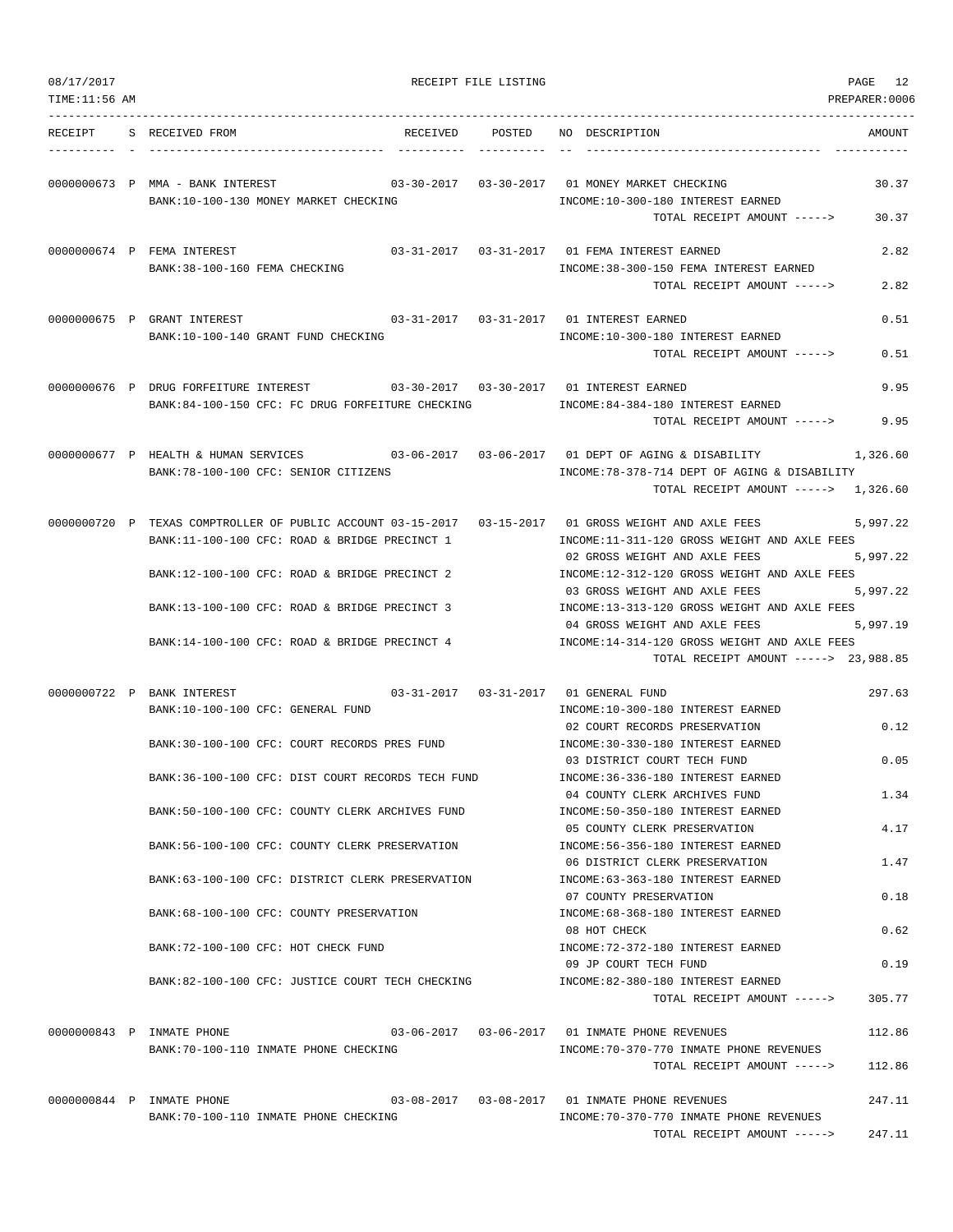| 08/17/2017<br>TIME: 11:56 AM |                                                                                                                               | RECEIPT FILE LISTING              |                                                                                                                                      | PAGE 13<br>PREPARER:0006 |
|------------------------------|-------------------------------------------------------------------------------------------------------------------------------|-----------------------------------|--------------------------------------------------------------------------------------------------------------------------------------|--------------------------|
|                              | RECEIPT S RECEIVED FROM                                                                                                       |                                   | RECEIVED POSTED NO DESCRIPTION                                                                                                       | AMOUNT                   |
|                              | 0000000845 P INMATE PHONE<br>BANK:70-100-110 INMATE PHONE CHECKING                                                            | $03 - 10 - 2017$ $03 - 10 - 2017$ | 01 INMATE PHONE REVENUES<br>INCOME: 70-370-770 INMATE PHONE REVENUES<br>TOTAL RECEIPT AMOUNT ----->                                  | 198.69<br>198.69         |
|                              | 0000000846 P INMATE PHONE<br>BANK:70-100-110 INMATE PHONE CHECKING                                                            | 03-31-2017  03-31-2017            | 01 INMATE PHONE REVENUES<br>INCOME: 70-370-770 INMATE PHONE REVENUES<br>TOTAL RECEIPT AMOUNT ----->                                  | 572.68<br>572.68         |
|                              | 0000000897 P RELIANCE TRUST<br>BANK:70-100-110 INMATE PHONE CHECKING                                                          |                                   | 03-09-2017   03-09-2017   01 INMATE PHONE REVENUES<br>INCOME: 70-370-770 INMATE PHONE REVENUES<br>TOTAL RECEIPT AMOUNT ----->        | 50.00<br>50.00           |
|                              | 0000000898 P RELIANCE TRUST<br>BANK:70-100-110 INMATE PHONE CHECKING                                                          |                                   | 03-14-2017   03-14-2017   01 INMATE PHONE REVENUES<br>INCOME: 70-370-770 INMATE PHONE REVENUES<br>TOTAL RECEIPT AMOUNT ----->        | 45.00<br>45.00           |
|                              | 0000000901 P RELAINCE TRUST<br>BANK:70-100-110 INMATE PHONE CHECKING                                                          | 03-16-2017  03-16-2017            | 01 INMATE PHONE REVENUES<br>INCOME: 70-370-770 INMATE PHONE REVENUES<br>TOTAL RECEIPT AMOUNT ----->                                  | 40.00<br>40.00           |
|                              | 0000000902 P RELAINCE TRUST<br>BANK:70-100-110 INMATE PHONE CHECKING                                                          |                                   | INCOME: 70-370-770 INMATE PHONE REVENUES<br>TOTAL RECEIPT AMOUNT ----->                                                              | 55.00<br>55.00           |
|                              | 0000000903 P RELIANCE TRUST<br>BANK: 70-100-110 INMATE PHONE CHECKING                                                         |                                   | INCOME: 70-370-770 INMATE PHONE REVENUES<br>TOTAL RECEIPT AMOUNT ----->                                                              | 87.70<br>87.70           |
|                              | 0000000904 P RELIANCE TRUST<br>BANK:70-100-110 INMATE PHONE CHECKING                                                          |                                   | 03-28-2017 03-28-2017 01 INMATE PHONE REVENUES<br>INCOME: 70-370-770 INMATE PHONE REVENUES<br>TOTAL RECEIPT AMOUNT ----->            | 20.00<br>20.00           |
|                              | 0000000905 P RELIANCE TRUST<br>BANK:70-100-110 INMATE PHONE CHECKING                                                          |                                   | 03-30-2017 03-30-2017 01 INMATE PHONE REVENUES<br>INCOME: 70-370-770 INMATE PHONE REVENUES<br>TOTAL RECEIPT AMOUNT ----->            | 95.00<br>95.00           |
|                              | 0000000906 P RELIANCE TRUST<br>BANK:70-100-110 INMATE PHONE CHECKING                                                          |                                   | INCOME: 70-370-770 INMATE PHONE REVENUES<br>TOTAL RECEIPT AMOUNT ----->                                                              | 30.00<br>30.00           |
|                              | 0000001253 P GINA PASLEY - DISTRICT CLERK 03-24-2017 04-05-2017 01 FEES - DISTRICT CLERK<br>BANK:10-100-100 CFC: GENERAL FUND |                                   | INCOME:10-300-200 RESTITUTION INCOME<br>02 FEES - DISTRICT CLERK                                                                     | 228.80<br>220.00         |
|                              | BANK:10-100-100 CFC: GENERAL FUND                                                                                             |                                   | INCOME:10-310-425 FEES - DISTRICT CLERK<br>TOTAL RECEIPT AMOUNT ----->                                                               | 448.80                   |
|                              | 0000001254 P GINA PASLEY - DISTRICT CLERK 03-31-2017 04-04-2017 01 FEES - DISTRICT CLERK<br>BANK:10-100-100 CFC: GENERAL FUND |                                   | INCOME:10-310-425 FEES - DISTRICT CLERK<br>02 FEES - DISTRICT CLERK                                                                  | 2.00<br>13.00            |
|                              | BANK:10-100-100 CFC: GENERAL FUND                                                                                             |                                   | INCOME:10-310-425 FEES - DISTRICT CLERK<br>TOTAL RECEIPT AMOUNT ----->                                                               | 15.00                    |
|                              | 0000001255 P ANGIE PIPPIN - JP<br>BANK:76-100-100 CFC: STATE CRIMINAL & CIVIL FEES                                            |                                   | 03-31-2017  04-03-2017  01 STATE FEE CRIMINAL & CIVIL<br>INCOME:76-376-776 STATE FEE CRIMINAL & CIVIL<br>TOTAL RECEIPT AMOUNT -----> | 250.00<br>250.00         |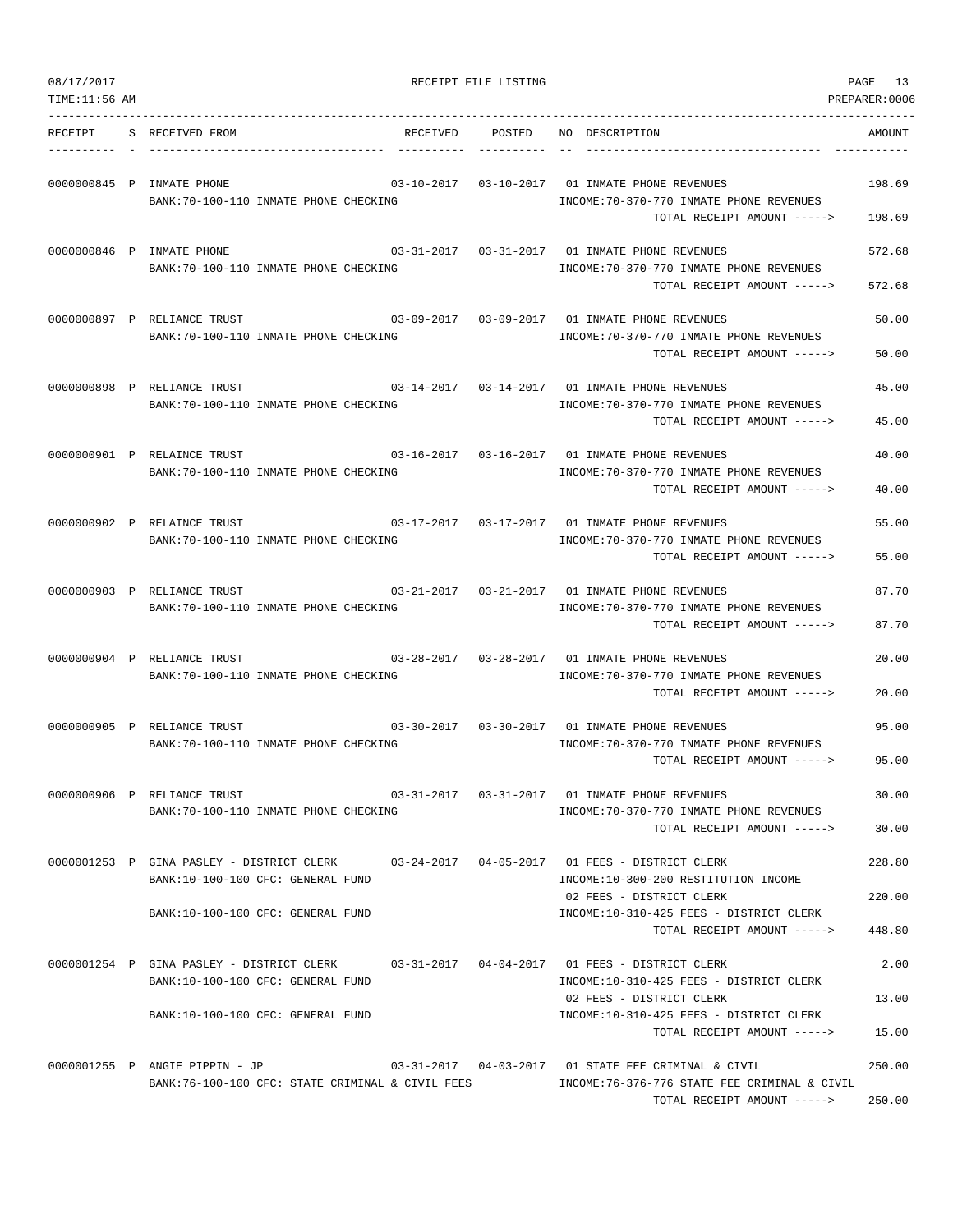| 08/17/2017 |  |
|------------|--|
|------------|--|

| 08/17/2017<br>TIME: 11:56 AM |                                                                                      |  | RECEIPT FILE LISTING |                               |                                                                                      | PAGE<br><b>14</b><br>PREPARER: 0006 |
|------------------------------|--------------------------------------------------------------------------------------|--|----------------------|-------------------------------|--------------------------------------------------------------------------------------|-------------------------------------|
|                              | RECEIPT S RECEIVED FROM                                                              |  | RECEIVED POSTED      | NO DESCRIPTION                |                                                                                      | AMOUNT                              |
|                              |                                                                                      |  |                      |                               |                                                                                      |                                     |
|                              | 0000001256 P PAT THOMSON - COUNTY CLERK 03-31-2017 04-04-2017 01 FEES - COUNTY CLERK |  |                      |                               |                                                                                      | 601.77                              |
|                              | BANK:10-100-100 CFC: GENERAL FUND                                                    |  |                      |                               | INCOME:10-310-410 FEES - COUNTY CLERK                                                |                                     |
|                              |                                                                                      |  |                      | 02 COUNTY CLERK ARCHIVE FEES  |                                                                                      | 190.00                              |
|                              | BANK:50-100-100 CFC: COUNTY CLERK ARCHIVES FUND                                      |  |                      |                               | INCOME:50-350-750 COUNTY CLERK ARCHIVE FEES                                          |                                     |
|                              |                                                                                      |  |                      |                               | 03 COUNTY CLERK PRESERVATION FEES                                                    | 190.00                              |
|                              | BANK:56-100-100 CFC: COUNTY CLERK PRESERVATION                                       |  |                      |                               | INCOME:56-356-756 COUNTY CLERK PRESERVATION FEES                                     |                                     |
|                              |                                                                                      |  |                      | 04 PRESERVATION VS HB 1744    |                                                                                      | 4.00                                |
|                              | BANK:56-100-100 CFC: COUNTY CLERK PRESERVATION                                       |  |                      |                               | INCOME:56-356-757 PRESERVATION VS HB 1744                                            |                                     |
|                              |                                                                                      |  |                      | 05 COURTHOUSE SECURITY FEES   |                                                                                      | 19.00                               |
|                              | BANK:66-100-100 CFC: COURTHOUSE SECURITY                                             |  |                      |                               | INCOME: 66-366-766 COURTHOUSE SECURITY FEES                                          |                                     |
|                              |                                                                                      |  |                      | 06 STATE FEE CRIMINAL & CIVIL |                                                                                      | 5.40                                |
|                              | BANK:76-100-100 CFC: STATE CRIMINAL & CIVIL FEES                                     |  |                      |                               | INCOME: 76-376-776 STATE FEE CRIMINAL & CIVIL                                        |                                     |
|                              |                                                                                      |  |                      | 07 STATE FEE CRIMINAL & CIVIL |                                                                                      | 1.83                                |
|                              | BANK:76-100-100 CFC: STATE CRIMINAL & CIVIL FEES                                     |  |                      |                               | INCOME: 76-376-776 STATE FEE CRIMINAL & CIVIL                                        |                                     |
|                              |                                                                                      |  |                      |                               | TOTAL RECEIPT AMOUNT -----> 1,012.00                                                 |                                     |
|                              |                                                                                      |  |                      |                               | 0000001257 P PAT THOMSON - COUNTY CLERK 03-31-2017 04-04-2017 01 FEES - COUNTY CLERK | 165.00                              |
|                              | BANK:10-100-100 CFC: GENERAL FUND                                                    |  |                      |                               | INCOME:10-310-410 FEES - COUNTY CLERK                                                |                                     |
|                              |                                                                                      |  |                      |                               | TOTAL RECEIPT AMOUNT -----> 165.00                                                   |                                     |

REPORT TOTAL 183,107.30